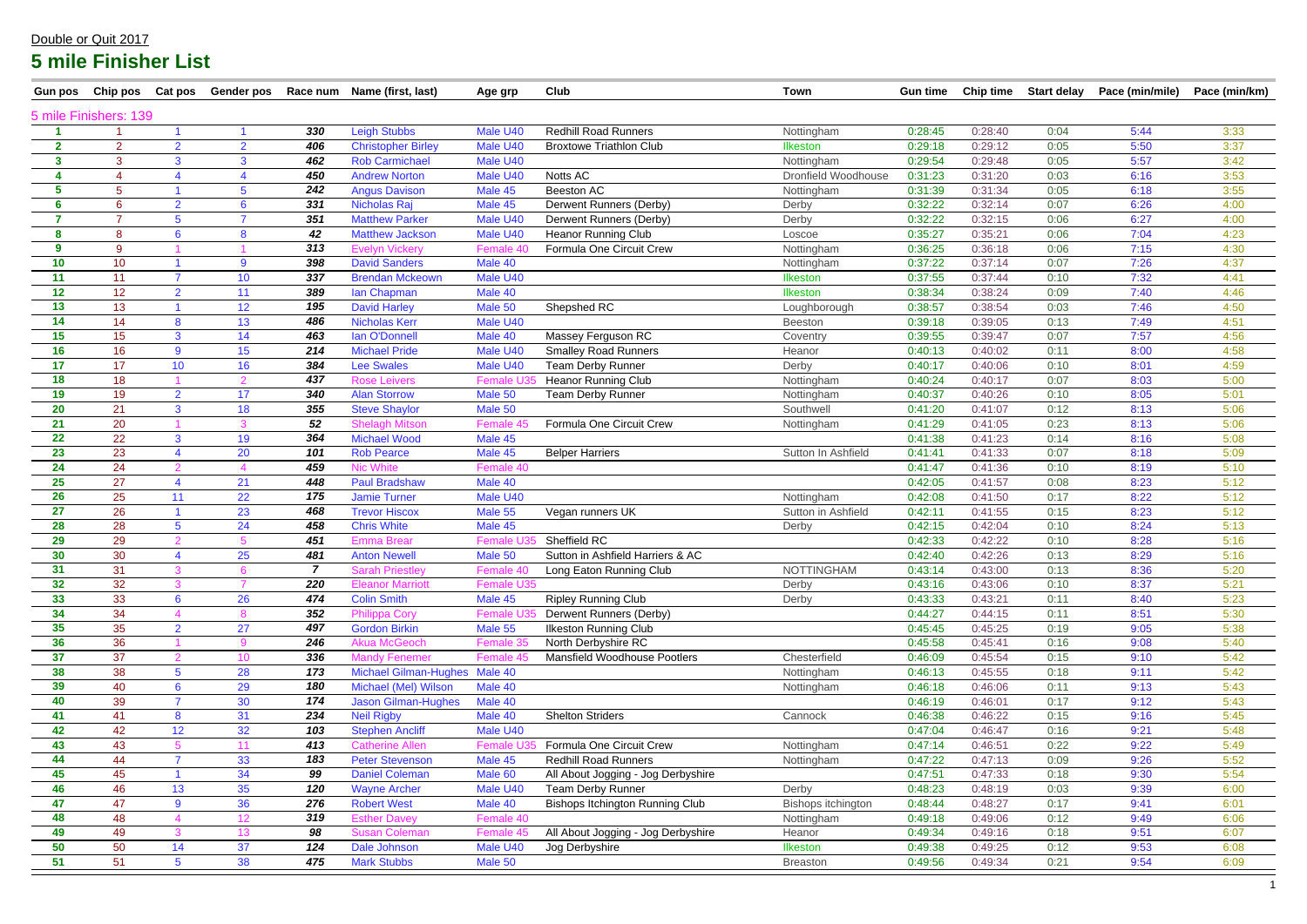| <b>Gun pos</b> | Chip pos | Cat pos         | Gender pos | Race num   | Name (first, last)        | Age grp         | Club                                   | <b>Town</b>            | <b>Gun time</b> | <b>Chip time</b> | <b>Start delay</b> | Pace (min/mile) | Pace (min/km) |
|----------------|----------|-----------------|------------|------------|---------------------------|-----------------|----------------------------------------|------------------------|-----------------|------------------|--------------------|-----------------|---------------|
| 52             | 52       |                 | 39         | 303        | <b>Jeff Rainbow</b>       | Male 65+        | Formula One Circuit Crew               | Nottinghamshire        | 0:50:05         | 0:49:55          | 0:10               | 9:59            | 6:12          |
| 53             | 53       | $\overline{2}$  | 40         | 152        | <b>Ken Smedley</b>        | Male 65+        | Jog Derbyshire Rutland                 | Nottingham             | 0:50:09         | 0:49:56          | 0:12               | 9:59            | 6:12          |
| 54             | 54       | 15              | 41         | 86         | <b>Lee Scott</b>          | Male U40        |                                        | Nottingham             | 0:50:12         | 0:50:00          | 0:11               | 10:00           | 6:12          |
| 55             | 55       |                 | 14         | 228        | <b>Louise Wilkinson</b>   | Female 60+      |                                        | Nottingham             | 0:50:39         | 0:50:14          | 0:25               | 10:02           | 6:14          |
| 56             | 56       |                 | 15         | 441        | <b>Lynn Windmill</b>      | Female 40       | <b>Chesapeake Road Runners</b>         | <b>Belper</b>          | 0:50:48         | 0:50:28          | 0:19               | 10:05           | 6:16          |
| 57             | 57       |                 | 16         | 260        | <b>Angela Burley</b>      | Female 60       | <b>Notts Women Runners</b>             | Nuthall                | 0:50:57         | 0:50:46          | 0:10               | 10:09           | 6:18          |
| 58             | 58       |                 | 17         | 293        | <b>Lisa Slater</b>        | Female 40       | All About Jogging - Jog Derbyshire     | Heanor                 | 0:51:18         | 0:50:58          | 0:19               | 10:11           | 6:20          |
| 59             | 59       |                 | 18         | 431        | <b>Mary Wilkins</b>       | Female 40       |                                        | <b>NOTTINGHAM</b>      | 0:51:27         | 0:51:11          | 0:15               | 10:14           | 6:21          |
| 60             | 61       |                 | 19         | 87         | <b>Kelly Scott</b>        | Female U35      |                                        |                        | 0:51:39         | 0:51:27          | 0:11               | 10:17           | 6:23          |
| 61             | 60       | $6^{\circ}$     | 42         | 344        | <b>Shaun Borrill</b>      | Male 50         | Long Eaton Running Club                | Nottingham             | 0:51:48         | 0:51:26          | 0:22               | 10:17           | 6:23          |
| 62             | 62       |                 | 43         | 283        | <b>Nick Salvin</b>        | Male 50         |                                        | Leicester              | 0:51:55         | 0:51:41          | 0:13               | 10:20           | 6:25          |
| 63             | 63       |                 | 20         | 202        | <b>Sally Rowe</b>         | Female 50       |                                        | Derby                  | 0:52:25         | 0:52:09          | 0:16               | 10:25           | 6:28          |
| 64             | 64       | $\overline{2}$  | 44         | 292        | <b>Chris Harrison</b>     | Male 60         |                                        | Birmingham             | 0:52:56         | 0:52:41          | 0:14               | 10:32           | 6:32          |
| 65             | 65       |                 | 21         | 250        | <b>Yvette Dean</b>        | Female 45       | <b>Kimberley and District Striders</b> | Nottingham             | 0:53:03         | 0:52:46          | 0:16               | 10:33           | 6:33          |
| 66             | 66       |                 | 22         | 88         | <b>Susan Wheatcroft</b>   | Female 35       | Beeston AC                             | Nottingham             | 0:53:04         | 0:52:47          | 0:17               | 10:33           | 6:33          |
| 67             | 67       |                 | 23         | 142        | <b>Janine Coates</b>      | Female U3       | <b>Notts Women Runners</b>             | Nottingham             | 0:53:10         | 0:52:54          | 0:16               | 10:34           | 6:34          |
| 68             | 70       |                 | 24         | 284        | <b>Rachel Sanders</b>     | Female 40       |                                        |                        | 0:53:42         | 0:53:29          | 0:13               | 10:41           | 6:38          |
| 69             | 69       |                 | 25         | 370        | <b>Alison Robertson</b>   | Female 35       |                                        | <b>Ilkeston</b>        | 0:53:51         | 0:53:25          | 0:25               | 10:41           | 6:38          |
| 70             | 68       | 3               | 45         | 297        | <b>Paul Mckeown</b>       | Male 65+        |                                        | <b>ILKESTON</b>        | 0:53:51         | 0:53:25          | 0:26               | 10:41           | 6:38          |
| 71             | 71       | 9               | 26         | 366        | <b>Michelle Baxter</b>    | Female 40       | <b>Mansfield Harriers</b>              | Mansfield              | 0:54:07         | 0:53:50          | 0:16               | 10:46           | 6:41          |
| 72             | 72       |                 | 27         | 338        | <b>Mellissa Mckeown</b>   | Female 35       |                                        |                        | 0:54:23         | 0:54:01          | 0:22               | 10:48           | 6:42          |
| 73             | 73       | $\mathcal{P}$   | 28         | 465        | <b>Karen Tideswell</b>    | Female 50       |                                        |                        | 0:54:26         | 0:54:12          | 0:14               | 10:50           | 6:44          |
| 74             | 75       | 10 <sup>°</sup> | 29         | 444        | <b>Michelle Knifton</b>   | Female 40       |                                        | Morley                 | 0:54:35         | 0:54:17          | 0:18               | 10:51           | 6:44          |
| 75             | 74       |                 | 30         | 8          | <b>Herbie Kaur</b>        | Female 35       |                                        | Derby                  | 0:54:35         | 0:54:17          | 0:18               | 10:51           | 6:44          |
| 76             | 76       | 3 <sup>1</sup>  | 46         | 356        | Peter Lythgoe             | Male 55         |                                        | Manchester             | 0:55:00         | 0:54:38          | 0:21               | 10:55           | 6:47          |
| 77             | 77       |                 | 31         | 105        | <b>Rebecca Greensmith</b> | Female U35      |                                        | Nottingham             | 0:55:04         | 0:54:46          | 0:17               | 10:57           | 6:48          |
| 78             | 78       |                 | 32         | 205        | <b>Vanessa Wheatley</b>   | Female 45       |                                        | Derby                  | 0:55:19         | 0:55:07          | 0:12               | 11:01           | 6:50          |
| 79             | 80       | 11              | 33         | $\sqrt{5}$ | <b>Kerry Middleton</b>    | Female 40       | <b>Kimberworth Striders</b>            | Rotherham              | 0:55:19         | 0:55:10          | 0:08               | 11:02           | 6:51          |
| 80             | 79       | 8               | 47         | 204        | <b>Damon Wheatley</b>     | Male 45         | <b>Team Derby Runner</b>               | Derby                  | 0:55:19         | 0:55:08          | 0:11               | 11:01           | 6:51          |
| 81             | 81       | 3               | 34         | 380        | <b>Michelle Fowkes</b>    | Female 50       |                                        | <b>NOTTINGHAM</b>      | 0:55:34         | 0:55:23          | 0:11               | 11:04           | 6:53          |
| 82             | 82       | $\Omega$        | 35         | 241        | <b>Frankie Hughes</b>     | <b>Female U</b> | South Derbyshire Road Runners          | <b>Burton On trent</b> | 0:55:59         | 0:55:40          | 0:18               | 11:08           | 6:55          |
| 83             | 83       |                 | 36         | 361        | <b>Deb Booler</b>         | Female 50       |                                        | Derby                  | 0:56:07         | 0:55:43          | 0:23               | 11:08           | 6:55          |
| 84             | 84       | J.              | 48         | 186        | <b>Paul Thompson</b>      | Male 60         | <b>Kimberley and District Striders</b> |                        | 0:56:16         | 0:56:03          | 0:13               | 11:12           | 6:58          |
| 85             | 87       | 12 <sub>2</sub> | 37         | 248        | <b>Andrea Lawless</b>     | Female 40       | <b>Kimberworth Striders</b>            | Rotherham              | 0:56:32         | 0:56:24          | 0:07               | 11:16           | 7:00          |
| 86             | 85       | 6               | 38         | 230        | <b>Joanne Taylor</b>      | Female 45       | <b>Ilkeston Joggers</b>                | <b>Ilkeston</b>        | 0:56:33         | 0:56:10          | 0:23               | 11:14           | 6:58          |
| 87             | 86       | 10 <sup>°</sup> | 39         | 371        | <b>Joanna Coates</b>      | Female U3       | <b>Belper Harriers</b>                 | <b>Belper</b>          | 0:56:37         | 0:56:22          | 0:15               | 11:16           | 7:00          |
| 88             | 88       | 9               | 49         | 473        | <b>Scott Freeman</b>      | Male 45         |                                        | Derby                  | 0:56:56         | 0:56:34          | 0:21               | 11:18           | 7:01          |
| 89             | 90       |                 | 40         | 32         | Amanda Strickson          | Female 45       | <b>Notts Women Runners</b>             | Nottingham             | 0:57:02         | 0:56:51          | 0:11               | 11:22           | 7:03          |
| 90             | 91       | 11              | 41         | 17         | <b>Natalie Harrison</b>   | Female U3       | <b>Notts Women Runners</b>             | Nottingham             | 0:57:02         | 0:56:51          | 0:10               | 11:22           | 7:04          |
| 91             | 89       | 12 <sup>2</sup> | 42         | 116        | Patricia Woodward         | Female U        | <b>Notts Women Runners</b>             | Nottingham             | 0:57:08         | 0:56:47          | 0:21               | 11:21           | 7:03          |
| 92             | 92       |                 | 43         | 452        | <b>Paula Hubber</b>       | Female 50       |                                        | Alfreton               | 0:57:54         | 0:57:32          | 0:22               | 11:30           | 7:09          |
| 93             | 93       |                 | 44         | 271        | <b>Natalie Tate</b>       | Female 35       | Notts Women Runners                    | Heanor                 | 0:57:59         | 0:57:39          | 0:20               | 11:31           | 7:09          |
| 94             | 94       | 13              | 45         | 279        | <b>Collette Burgess</b>   | Female U35      |                                        | Derby                  | 0:58:09         | 0:57:45          | 0:24               | 11:33           | 7:10          |
| 95             | 95       | 13              | 46         | 231        | <b>Sarah Bramley</b>      | Female 40       |                                        | Ripley                 | 0:58:14         | 0:57:50          | 0:24               | 11:34           | 7:11          |
| 96             | 96       | 16              | 50         | 479        | <b>Andy Tidmarsh</b>      | Male U40        | Derwent Runners (Derby)                | <b>Belper</b>          | 0:58:26         | 0:58:05          | 0:20               | 11:37           | 7:13          |
| 97             | 97       | 8               | 47         | 287        | <b>Charlotte Watson</b>   | Female 45       |                                        | Nottingham             | 0:58:40         | 0:58:11          | 0:28               | 11:38           | 7:13          |
| 98             | 98       | 14              | 48         | 285        | <b>Julie Abell</b>        | Female 40       |                                        | Nottingham             | 0:58:40         | 0:58:12          | 0:28               | 11:38           | 7:13          |
| 99             | 99       |                 | 49         | 466        | <b>Diane Sisson</b>       | Female 35       | <b>Ilkeston Running Club</b>           | <b>Ilkeston</b>        | 0:59:05         | 0:58:40          | 0:24               | 11:44           | 7:17          |
| 100            | 101      | <sub>R</sub>    | 50         | 368        | <b>Michelle Oliver</b>    | Female 35       | All About Jogging - Jog Derbyshire     | Derby                  | 0:59:24         | 0:59:04          | 0:20               | 11:48           | 7:20          |
| 101            | 100      | $\mathbf{Q}$    | 51         | 372        | <b>Gemma Blacow</b>       | Female 35       |                                        | Nottingham             | 0:59:26         | 0:59:02          | 0:24               | 11:48           | 7:20          |
| 102            | 102      |                 | 52         | 53         | <b>Julie Bird</b>         | Female 50       | <b>Ilkeston Joggers</b>                | <b>ILKESTON</b>        | 0:59:34         | 0:59:09          | 0:25               | 11:49           | 7:21          |
| 103            | 103      | 9               | 53         | 415        | <b>Emma Alder</b>         | Female 45       |                                        | Newark                 | 1:00:53         | 1:00:44          | 0:08               | 12:08           | 7:32          |

#### Double or Quit 2017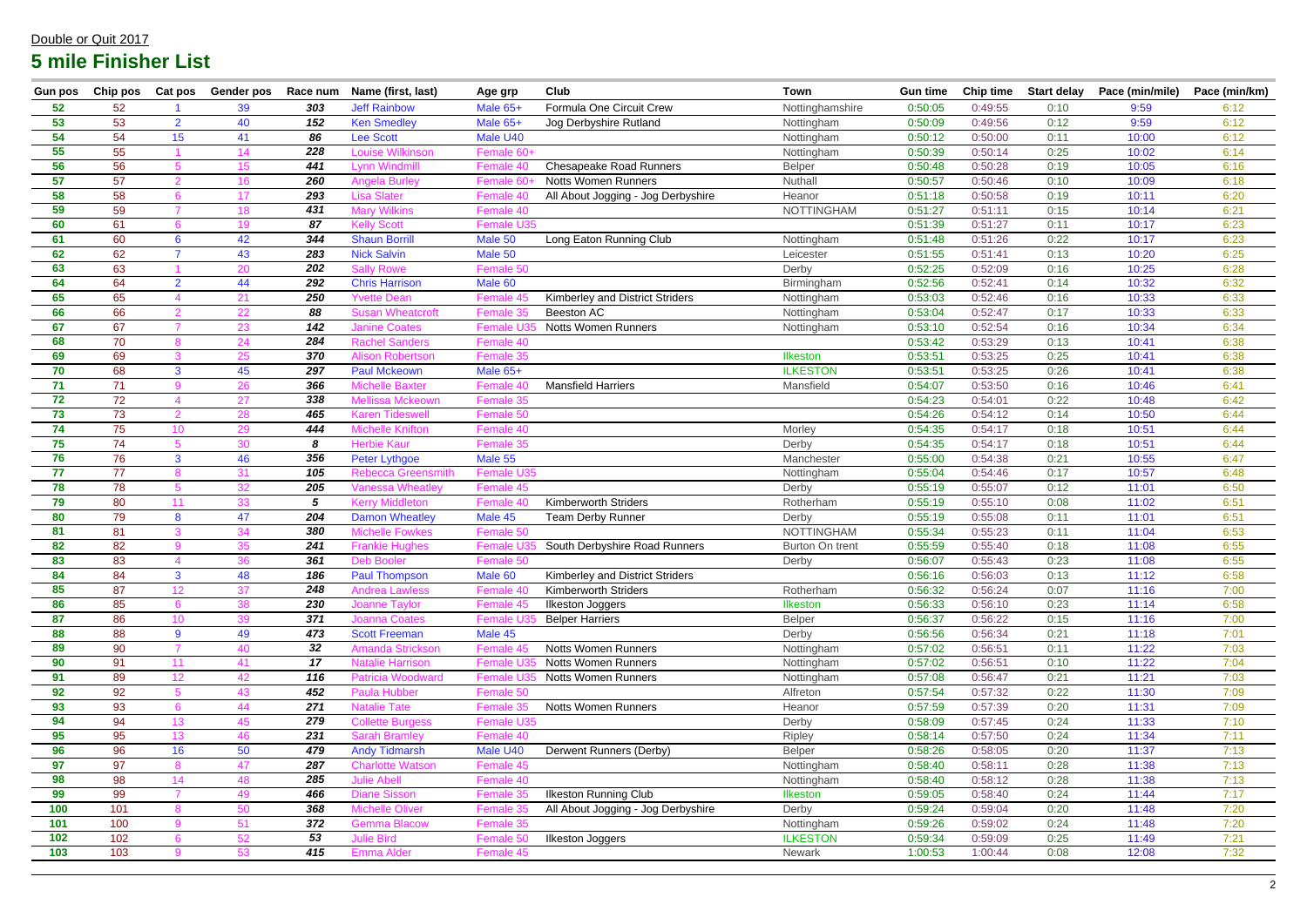| <b>Gun pos</b>    | Chip pos         | <b>Cat pos</b>  |    |     | Gender pos Race num Name (first, last) | Age grp          | Club                                          | <b>Town</b>        | <b>Gun time</b> | <b>Chip time</b> |      | Start delay Pace (min/mile) | Pace (min/km) |
|-------------------|------------------|-----------------|----|-----|----------------------------------------|------------------|-----------------------------------------------|--------------------|-----------------|------------------|------|-----------------------------|---------------|
| 104               | 104              | 10 <sup>°</sup> | 54 | 44  | <b>Rebecca Oldershaw</b>               | Female 35        | Derbyshire Dynamos                            | Ilkeston           | 1:01:07         | 1:00:51          | 0:15 | 12:10                       | 7:33          |
| 105               | 105              | 17              | 51 | 312 | <b>Christopher Dancer</b>              | Male U40         |                                               | Nottingham         | 1:01:16         | 1:00:55          | 0:20 | 12:11                       | 7:34          |
| 106               | 106              | 10              | 52 | 326 | <b>Robin Clee</b>                      | Male 40          |                                               | Newark             | 1:01:16         | 1:00:55          | 0:20 | 12:11                       | 7:34          |
| 107               | 107              | $\overline{7}$  | 55 | 273 | <b>Fiona England</b>                   | Female 50        |                                               | Mickleover         | 1:01:37         | 1:01:18          | 0:19 | 12:15                       | 7:37          |
| 108               | 108              | 11              | 53 | 309 | <b>Phil Hardy</b>                      | Male 40          |                                               | Long Eaton         | 1:03:36         | 1:03:18          | 0:18 | 12:39                       | 7:52          |
| 109               | 110              | $\overline{4}$  | 54 | 378 | <b>Nigel Tissington</b>                | Male 60          |                                               |                    | 1:06:01         | 1:05:43          | 0:18 | 13:08                       | 8:10          |
| 110               | 109              | 3               | 56 | 377 | <b>Josephine Stevens</b>               | Female 60+       |                                               | <b>BELPER</b>      | 1:06:01         | 1:05:40          | 0:20 | 13:08                       | 8:09          |
| 111               | $\overline{111}$ | 8               | 57 | 10  | <b>Linda-Claire Smith</b>              | Female 50        |                                               | Derby              | 1:06:08         | 1:05:48          | 0:19 | 13:09                       | 8:10          |
| 112               | 112              |                 | 58 | 122 | <b>Carrie Shaw</b>                     | Female 55        |                                               | Sutton In Ashfield | 1:06:49         | 1:06:27          | 0:22 | 13:17                       | 8:15          |
| 113               | 113              | 9               | 59 | 498 | <b>Jackie Brown</b>                    | Female 50        |                                               |                    | 1:06:58         | 1:06:36          | 0:22 | 13:19                       | 8:16          |
| 114               | 114              | 10              | 60 | 23  | <b>Sue Chilton</b>                     | Female 45        | Woodthorpe Huffers & Puffers                  | <b>Notts</b>       | 1:07:04         | 1:06:38          | 0:25 | 13:19                       | 8:16          |
| 115               | 115              | 15              | 61 | 27  | <b>Emma Richards</b>                   | Female 40        | Maltby RC                                     | Rotherham          | 1:07:15         | 1:07:07          | 0:07 | 13:25                       | 8:20          |
| $\frac{116}{116}$ | 116              | 14              | 62 | 64  | <b>Karen Newton</b>                    | <b>Female U3</b> | <b>Team Derby Runner</b>                      | Derby              | 1:07:38         | 1:07:15          | 0:22 | 13:27                       | 8:21          |
| 117               | 117              | $\overline{2}$  | 63 | 425 | <b>Jill Oliver</b>                     | Female 55        | <b>Notts Women Runners</b>                    | Nottingham         | 1:08:05         | 1:07:41          | 0:23 | 13:32                       | 8:24          |
| 118               | 118              | 10              | 64 | 247 | <b>Debbie Pacey</b>                    | Female 50        | <b>Notts Women Runners</b>                    | Nottingham         | 1:08:05         | 1:07:43          | 0:22 | 13:32                       | 8:24          |
| 119               | 119              | $\mathbf{3}$    | 65 | 433 | <b>Melanie Snutch</b>                  | Female 55        | <b>Birstall RC</b>                            | Leicester          | 1:08:32         | 1:08:21          | 0:10 | 13:40                       | 8:29          |
| 120               | 120              | 15              | 66 | 219 | <b>Caroline Frith</b>                  | <b>Female U3</b> | <b>Notts Women Runners</b>                    | Mansfield          | 1:09:03         | 1:08:39          | 0:24 | 13:43                       | 8:31          |
| 121               | 121              | 16              | 67 | 436 | <b>Claire Mcloughlin</b>               | Female 40        |                                               | Alfreton           | 1:09:23         | 1:09:05          | 0:18 | 13:49                       | 8:35          |
| 122               | 122              | 17              | 68 | 373 | <b>Karen Ryder</b>                     | Female 40        | <b>Midlands Nordic Walking</b>                | Nottingham         | 1:09:44         | 1:09:18          | 0:26 | 13:51                       | 8:36          |
| 123               | 123              | 16              | 69 | 469 | <b>Lizzie Albery</b>                   | Female U.        | <b>IRF Team Isabella</b>                      | Nottingham         | 1:10:16         | 1:10:07          | 0:09 | 14:01                       | 8:42          |
| 124               | 124              | $\overline{4}$  | 70 | 354 | <b>Jane Rodgers</b>                    | Female 60        | <b>Midlands Nordic Walking</b>                | Ilkeston           | 1:12:22         | 1:11:56          | 0:25 | 14:23                       | 8:56          |
| $\overline{125}$  | $\overline{125}$ | $\overline{4}$  | 55 | 422 | <b>Malcolm Ray</b>                     | Male 65+         | Kimberley and District Striders               | <b>Ilkeston</b>    | 1:12:24         | 1:12:04          | 0:20 | 14:24                       | 8:57          |
| 126               | 126              | 11              | 71 | 106 | <b>Gill Wain</b>                       | Female 35        | Woodthorpe Huffers & Puffers                  | Sutton in Ashfield | 1:12:39         | 1:12:13          | 0:25 | 14:26                       | 8:58          |
| $\overline{127}$  | 127              | 18              | 72 | 294 | <b>Rachel Cliff</b>                    | Female 40        | All About Jogging - Jog Derbyshire            | Heanor             | 1:13:32         | 1:13:11          | 0:21 | 14:38                       | 9:05          |
| 128               | 128              | 11              | 73 | 379 | <b>Coleen Coxon</b>                    | Female 45        | <b>Midlands Nordic Walking</b>                | <b>Ilkeston</b>    | 1:13:44         | 1:13:18          | 0:25 | 14:39                       | 9:06          |
| 129               | 129              | 12              | 74 | 385 | <b>Claire Webster</b>                  | Female 45        | All About Jogging - Jog Derbyshire            | <b>Belper</b>      | 1:13:47         | 1:13:27          | 0:20 | 14:41                       | 9:07          |
| 130               | 130              | 12              | 75 | 235 | <b>Elaine Jagger</b>                   | Female 35        |                                               | Worksop            | 1:16:21         | 1:15:55          | 0:25 | 15:11                       | 9:26          |
| $\boxed{131}$     | $\overline{132}$ | 11              | 76 | 134 | <b>Susan Russell</b>                   | Female 50        | Woodthorpe Huffers & Puffers (nordic walkers) |                    | 1:18:53         | 1:18:26          | 0:26 | 15:41                       | 9:44          |
| 132               | 131              | 12              | 77 | 133 | <b>Amanda Saunderson</b>               | Female 50        | Woodthorpe Huffers & Puffers (nordic walkers) |                    | 1:18:53         | 1:18:25          | 0:28 | 15:41                       | 9:44          |
| 133               | $\overline{133}$ | $\overline{4}$  | 78 | 353 | <b>Maggie Mairura</b>                  | Female 55        | <b>Midlands Nordic Walking</b>                | Long Eaton         | 1:19:50         | 1:19:24          | 0:25 | 15:52                       | 9:52          |
| $\overline{134}$  | 135              | $5\overline{)}$ | 79 | 132 | <b>Julie Matthews</b>                  | Female 60        | Woodthorpe Huffers & Puffers (nordic walkers) |                    | 1:20:52         | 1:20:24          | 0:27 | 16:04                       | 9:59          |
| $\overline{135}$  | 134              | $5\overline{)}$ | 80 | 341 | <b>Claire Gollin</b>                   | Female 55        | Woodthorpe Huffers & Puffers                  | Nottingham         | 1:20:52         | 1:20:22          | 0:29 | 16:04                       | 9:59          |
| $\overline{136}$  | 136              | 6               | 81 | 131 | <b>Judith Cartwright</b>               | Female 55        | Woodthorpe Huffers & Puffers (nordic walkers) | Nottingham         | 1:21:14         | 1:20:45          | 0:28 | 16:09                       | 10:02         |
| $\overline{137}$  | $\overline{137}$ |                 | 82 | 320 | <b>Margaret Deeny</b>                  | Female 55        | Woodthorpe Huffers & Puffers                  | Nottignham         | 1:21:16         | 1:20:47          | 0:28 | 16:09                       | 10:02         |
| $\overline{138}$  | 138              | 13              | 83 | 397 | <b>Julia Hind</b>                      | Female 35        |                                               | Nottingham         | 1:24:34         | 1:24:06          | 0:28 | 16:49                       | 10:27         |
| 139               | 139              | 8               | 84 | 104 | <b>Linda Crawford</b>                  | Female 55        | Triathletes and Runners (Eastwood)            | Nottingham         | 1:36:09         | 1:31:24          | 4:45 | 18:16                       | 11:21         |

Number of records: 139

#### Double or Quit 2017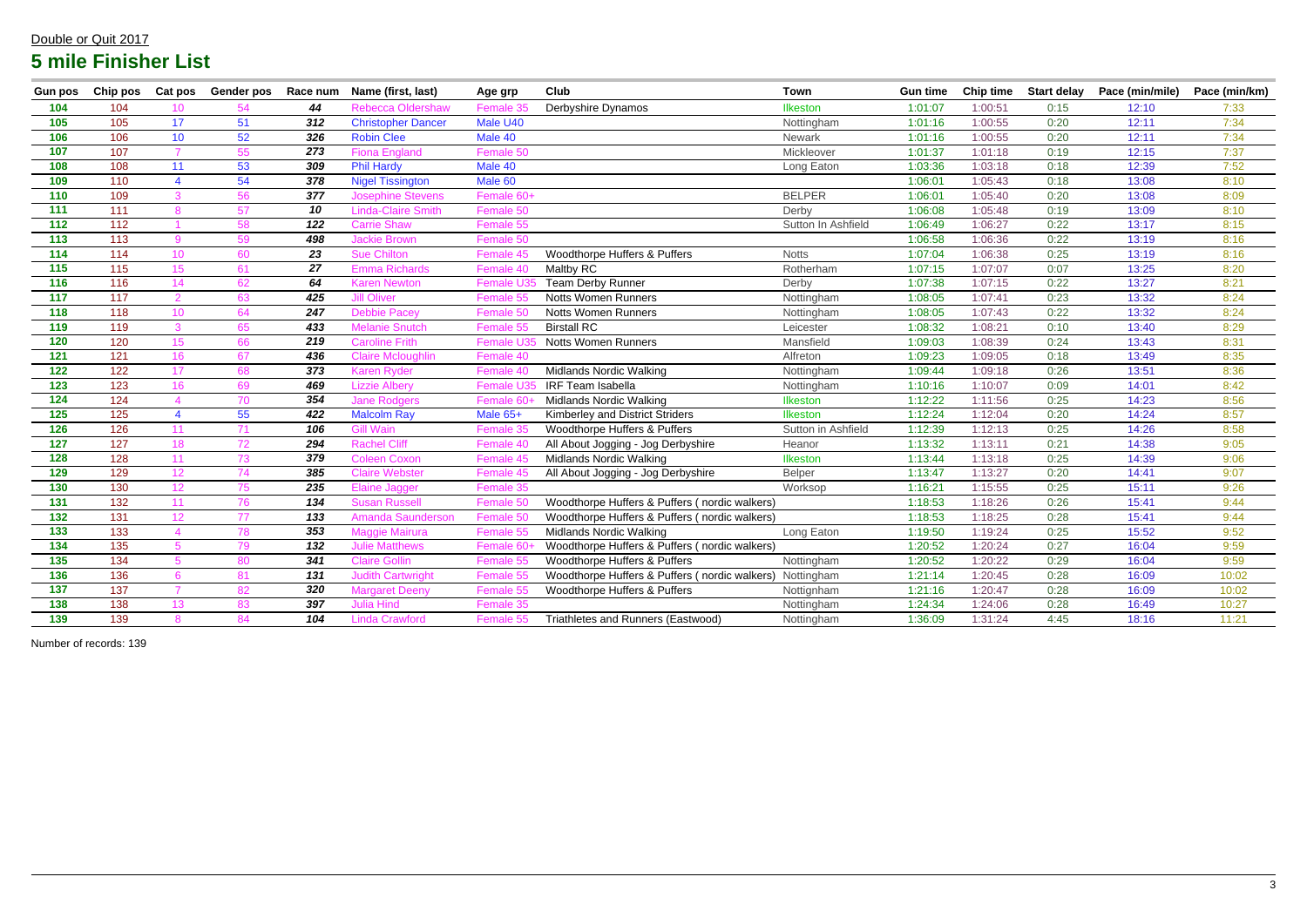| Gun                    | Chip           | Cat                     | Gender         | Race       | Name (first, last)                      | Age grp             | Club                                                | Town                   | <b>Gun time</b>    | Chip               | <b>Start</b> | Pace         | Pace         | Lap 1          | L1       | Lap2           | L2             | Pos                    |
|------------------------|----------------|-------------------------|----------------|------------|-----------------------------------------|---------------------|-----------------------------------------------------|------------------------|--------------------|--------------------|--------------|--------------|--------------|----------------|----------|----------------|----------------|------------------------|
| 10 mile Finishers: 287 |                |                         |                |            |                                         |                     |                                                     |                        |                    |                    |              |              |              |                |          |                |                |                        |
|                        |                |                         |                | 217        | <b>Oliver Matharu</b>                   | Male U40            | Holme Pierrepont Running Club                       | <b>HATHERN</b>         | 0:59:45            | 0:59:44            | 0:00         | 5:58         | 3:42         | 29:21          |          | 30:23          |                | $\overline{0}$         |
| $\mathbf{2}$           | $\overline{2}$ | $\overline{2}$          | $\overline{2}$ | 487        | <b>Stefan Kozlowski</b>                 | Male U40            |                                                     | Arnold                 | 1:00:54            | 1:00:51            | 0:03         | 6:05         | 3:46         | 30:37          | 2        | 30:17          | $\overline{2}$ | $\overline{0}$         |
| $\mathbf{3}$           | 3              | 3                       | 3              | 301        | <b>Josh Hubbard</b>                     | Male U40            |                                                     | Derby                  | 1:01:08            | 1:00:58            | 0:10         | 6:05         | 3:47         | 30:58          | 3        | 30:10          | 3              | $\mathbf{0}$           |
|                        |                |                         |                | 268        | <b>Tim Clayton</b>                      | Male 50             | <b>Ripley Running Club</b>                          | Chesterfield           | 1:03:07            | 1:03:04            | 0:03         | 6:18         | 3:55         | 31:29          |          | 31:38          |                | $\overline{0}$         |
| 5                      | 5              |                         | 5              | 96         | <b>Colin Ward</b>                       | Male 40             |                                                     | <b>Brinsley</b>        | 1:03:29            | 1:03:24            | 0:05         | 6:20         | 3:56         | 31:45          | 5        | 31:44          | -5             | $\overline{0}$         |
| 6                      | 6              |                         | 6              | 439        | <b>Nathaniel Manning</b>                | Male U40            | <b>Ilkeston Running Club</b>                        | Derby                  | 1:04:28            | 1:04:24            | 0:03         | 6:26         | 4:00         | 32:13          | 6        | 32:14          | -6             | $\overline{0}$         |
|                        |                | 5                       |                | 438        | <b>Lucas Manning</b>                    | Male U40            | <b>Ilkeston Running Club</b>                        | Derby                  | 1:05:10            | 1:05:09            | 0:00         | 6:30         | 4:02         | 32:36          | 8        | 32:34          | $\overline{7}$ |                        |
| 8                      | 8              | 6                       | 8              | 392        | <b>Jonathan Mills</b>                   | Male U40            | <b>Titan Triathlon Club</b>                         | <b>Burton on Trent</b> | 1:05:29            | 1:05:24            | 0:05         | 6:32         | 4:03         | 32:29          |          | 33:00          | -8             | $-1$                   |
| 9                      | 9              |                         | 9              | 333        | <b>Richard West</b>                     | Male U40            | <b>Ripley Running Club</b>                          | Ripley                 | 1:06:18            | 1:06:12            | 0:06         | 6:37         | 4:06         | 33:59          | 13       | 32:19          | 9              | 4                      |
| 10                     | 10             |                         | 10             | 233        | <b>Andy Brooks</b>                      | Male 45             | <b>Shelton Striders</b>                             | Derby                  | 1:07:03            | 1:07:00            | 0:03         | 6:42         | 4:09         | 33:37          | 9        | 33:26          | 10             | $-1$                   |
| 11                     | 11             | $\overline{2}$          | 11             | 328        | <b>Richard Kimber</b>                   | Male 40             | <b>Ripley Running Club</b>                          | Ripley                 | 1:07:07            | 1:07:06            | 0:01         | 6:42         | 4:10         | 33:38          | 10       | 33:29          | 11             | $-1$                   |
| 12                     | 12             | 8                       | 12             | 345        | <b>Paul Frith</b>                       | Male U40            | Sutton in Ashfield Harriers & AC Sutton in Ashfield |                        | 1:07:16            | 1:07:13            | 0:03         | 6:43         | 4:10         | 33:58          | 12       | 33:18          | 12             | $\overline{0}$         |
| 13                     | 14             | 9                       | 13             | 310        | <b>Robert Nason</b>                     | Male U40            | Holme Pierrepont Running Club Nottingham            |                        | 1:08:45            | 1:08:41            | 0:03         | 6:52         | 4:16         | 34:56          | 17       | 33:48          | 13             | $\overline{4}$         |
| 14                     | 13             | 10                      | 14             | 464        | <b>Joseph Tideswel</b>                  | Male U40            |                                                     | Ilkeston               | 1:08:46            | 1:08:40            | 0:06         | 6:52         | 4:16         | 33:40          | 11       | 35:06          | 14             | $-3$                   |
| 15                     | 15             | 11                      | 15             | 449        | <b>Martyn Lowe</b>                      | Male U40            |                                                     | Nottingham             | 1:09:24            | 1:09:12            | 0:12         | 6:55         | 4:18         | 34:36          | 15       | 34:48          | 15             | $\overline{0}$         |
| 16                     | 16             | 12                      | 16             | 208        | <b>Barry Stone</b>                      | Male U40            |                                                     |                        | 1:09:40            | 1:09:34            | 0:06         | 6:57         | 4:19         | 34:52          | 16       | 34:48          | 16             | $\overline{0}$         |
| 17                     | 17             | 3                       | 17             | 395        | <b>Paul Scullion</b>                    | Male 40             | <b>Chase Harriers</b>                               | Cannock                | 1:09:44            | 1:09:35            | 0:09         | 6:57         | 4:19         | 35:10          | 19       | 34:34          | 17             | 2                      |
| 18                     | 18             | $\overline{2}$          | 18             | 236        | <b>Patrick Fitzgerald</b>               | Male 50             | Long Eaton Running Club                             | Nottingham             | 1:10:13            | 1:10:07            | 0:06         | 7:00         | 4:21         | 35:39          | 22       | 34:34          | 18             | $\overline{4}$         |
| 19                     | 19             |                         |                | 477        | <b>Ruth Keeley</b>                      | Female              | <b>Belper Harriers</b>                              |                        | 1:10:30            | 1:10:24            | 0:06         | 7:02         | 4:22         | 34:25          | 14       | 36:05          | 19             | $-5$                   |
| 20                     | 20             | $\overline{2}$          | 19             | 472        | <b>Giles Matsell</b>                    | Male 45             |                                                     | <b>ILKESTON</b>        | 1:10:35            | 1:10:27            | 0:08         | 7:02         | 4:22         | 35:03          | 18       | 35:32          | 20             | $-2$                   |
| 21                     | 21             | 3                       | 20             | 347        | <b>Andy Reddish</b>                     | Male 45             |                                                     | <b>NOTTINGHAM</b>      | 1:11:25            | 1:11:18            | 0:07         | 7:07         | 4:25         | 35:44          | 24       | 35:41          | 21             | $\mathbf{3}$           |
| 22                     | 22             | 13                      | 21             | 321        | <b>Jon Fox</b>                          | Male U40            |                                                     | Nottingham             | 1:11:50            | 1:11:43            | 0:07         | 7:10         | 4:27         | 35:17          | 20       | 36:33          | 22             | $-2$                   |
| 23                     | 23             | $\overline{\mathbf{4}}$ | 22             | 253        | <b>Brian Warner</b>                     | Male 45             | Sinfin Running Club                                 | Derby                  | 1:11:59            | 1:11:53            | 0:05         | 7:11         | 4:28         | 35:43          | 23       | 36:15          | 23             | $\overline{0}$         |
| 24                     | 24             | 5                       | 23             | 484        | <b>Paul Greenwood</b>                   | Male 45             | <b>Kimberworth Striders</b>                         | Sheffield              | 1:12:02            | 1:11:55            | 0:06         | 7:11         | 4:28         | 36:06          | 26       | 35:56          | 24             | 2                      |
| 25                     | 25             | 6                       | 24             | 251        | <b>Stephen Haskard</b>                  | Male 45             | Kimberley and District Striders                     | Nottingham             | 1:12:12            | 1:12:04            | 0:07         | 7:12         | 4:28         | 35:38          | 21       | 36:34          | 25             | $-4$                   |
| 26                     | 26             | 14                      | 25             | 128        | <b>Greg Bayliss</b>                     | Male U40            | <b>Ripley Running Club</b>                          | Alfreton               | 1:12:26            | 1:12:20            | 0:06         | 7:14         | 4:29         | 35:46          | 25       | 36:40          | 26             | $-1$                   |
| 27                     | 27             | 15                      | 26<br>2        | 259<br>492 | <b>Luke Saxton</b>                      | Male U40            | <b>Blackheath and Bromley</b>                       | Nottingham             | 1:13:08            | 1:13:05            | 0:02         | 7:18<br>7:19 | 4:32         | 36:42          | 30       | 36:26          | 27             | $\mathbf{3}$           |
| 28                     | 28             | $\overline{2}$          |                |            | Amber Reed                              | Female              |                                                     | Pettswood              | 1:13:17<br>1:13:24 | 1:13:12<br>1:13:17 | 0:05         |              | 4:32         | 36:20          | 27       | 36:57          | 28             | $-1$                   |
| 29                     | 30<br>29       | 16                      | 27<br>28       | 40<br>324  | <b>John Reynolds</b>                    | Male U40<br>Male 40 | <b>Ilkeston Running Club</b>                        | Ilkeston<br>Nottingham | 1:13:31            | 1:13:15            | 0:06<br>0:15 | 7:19<br>7:19 | 4:33<br>4:33 | 36:31<br>38:22 | 28<br>39 | 36:52          | 29<br>30       | $-1$<br>$\overline{9}$ |
| 30<br>31               |                |                         |                | 141        | <b>Temujin Eradhun</b>                  | Male U40            | Sinfin Running Club                                 |                        | 1:14:18            | 1:14:16            | 0:02         | 7:25         | 4:36         |                |          | 35:08          | 31             | 5                      |
| 32                     | 31<br>32       | 17                      | 29<br>3        | 359        | <b>Matthew Orr</b><br>Karolina Kucharel | Female 3            | <b>Rolls-Royce Harriers</b>                         | Derby<br><b>Belper</b> | 1:14:22            | 1:14:18            | 0:03         | 7:25         | 4:37         | 37:40<br>37:08 | 36<br>31 | 36:37<br>37:13 | 32             | $-1$                   |
| 33                     | 33             | 18                      | 30             | 157        | <b>Jamie Claricoates</b>                | Male U40            |                                                     | Nottingham             | 1:14:46            | 1:14:38            | 0:07         | 7:27         | 4:38         | 37:35          | 34       | 37:11          | 33             |                        |
| 34                     | 34             | $\mathbf{3}$            |                | 218        | <b>Hannah Sampsor</b>                   | Female L            | Holme Pierrepont Running Club Nottingham            |                        | 1:14:55            | 1:14:51            | 0:03         | 7:29         | 4:39         | 36:35          | 29       | 38:20          | 34             | $-5$                   |
| 35                     | 35             | $\overline{7}$          | 31             | 126        | <b>David Mowbray</b>                    | Male 45             |                                                     | Loughborough           | 1:15:05            | 1:14:57            | 0:07         | 7:29         | 4:39         | 37:36          | 35       | 37:29          | 35             | $\overline{0}$         |
| 36                     | 37             | $5\phantom{.0}$         | 32             | 374        | <b>Mark Ison</b>                        | Male 40             | <b>Team Derby Runner</b>                            | Derby                  | 1:15:38            | 1:15:31            | 0:07         | 7:33         | 4:41         | 37:10          | 32       | 38:28          | 36             | $-4$                   |
| 37                     | 36             | 19                      | 33             | 182        | <b>Luke Inglis</b>                      | Male U40            | <b>Shelton Striders</b>                             | Derby                  | 1:15:42            | 1:15:29            | 0:12         | 7:32         | 4:41         | 38:39          | 41       | 37:03          | 37             | $\overline{4}$         |
| 38                     | 38             | $\mathbf{3}$            | 34             | 249        | <b>Steve Gelderd</b>                    | Male 50             | <b>Redhill Road Runners</b>                         | Nottingham             | 1:16:09            | 1:15:57            | 0:11         | 7:35         | 4:43         | 38:51          | 43       | 37:18          | 38             | $\overline{5}$         |
| 39                     | 39             |                         | 35             | 211        | <b>Colin Lewis</b>                      | Male 60             | Erewash Valley RC                                   | <b>NOTTINGHAM</b>      | 1:16:52            | 1:16:45            | 0:06         | 7:40         | 4:46         | 37:27          | 33       | 39:24          | 39             | $-6$                   |
| 40                     | 40             | 20                      | 36             | 222        | <b>Edward Kolb</b>                      | Male U40            |                                                     |                        | 1:17:17            | 1:17:03            | 0:14         | 7:42         | 4:47         | 38:53          | 44       | 38:24          | 40             | $\overline{4}$         |
| 41                     | 41             | 4                       | 37             | 258        | <b>Andrew Hough</b>                     | Male 50             | Ivanhoe Runners                                     | <b>Burton on Trent</b> | 1:17:29            | 1:17:20            | 0:08         | 7:44         | 4:48         | 37:54          | 38       | 39:34          | 41             | $-3$                   |
| 42                     | 42             | $\overline{2}$          | 5              | 70         | <b>Clare Harrison</b>                   | Female 3            | Sinfin Running Club                                 | Derby                  | 1:17:34            | 1:17:28            | 0:06         | 7:44         | 4:48         | 38:23          | 40       | 39:11          | 42             | $-2$                   |
| 43                     | 43             | $5\phantom{.0}$         | 38             | 376        | <b>Stephen Doleman</b>                  | Male 50             |                                                     | Nottingham             | 1:17:59            | 1:17:52            | 0:07         | 7:47         | 4:50         | 39:09          | 47       | 38:49          | 43             | $\overline{4}$         |
| 44                     | 44             | $\mathbf{3}$            | 6              | 428        | <b>Becky Kershaw</b>                    | Female 35           |                                                     | Derby                  | 1:18:28            | 1:18:20            | 0:07         | 7:50         | 4:52         | 39:17          | 49       | 39:10          | 44             | 5 <sup>5</sup>         |
| 45                     | 45             | 8                       | 39             | 65         | <b>Richard Mitson</b>                   | Male 45             | Notts AC                                            | Nottingham             | 1:18:35            | 1:18:31            | 0:03         | 7:51         | 4:52         | 38:44          | 42       | 39:50          | 45             | $-3$                   |
| 46                     | 46             | $6\overline{6}$         | 40             | 201        | <b>Ian Matthews</b>                     | Male 40             |                                                     | Derby                  | 1:18:52            | 1:18:43            | 0:08         | 7:52         | 4:53         | 37:54          | 37       | 40:57          | 46             | $-9$                   |
| 47                     | 47             | $\overline{7}$          | 41             | 460        | <b>Allan Wilson</b>                     | Male 40             | University of Nottingham AC                         | Nottingham             | 1:19:12            | 1:18:55            | 0:17         | 7:53         | 4:54         | 39:39          | 50       | 39:33          | 47             | $\mathbf{3}$           |
| 48                     | 48             | $\overline{2}$          | 42             | 411        | <b>Taylor Steve</b>                     | Male 60             | Formula One Circuit Crew                            | Nottingham             | 1:19:23            | 1:19:16            | 0:07         | 7:55         | 4:55         | 39:15          | 48       | 40:07          | 48             | $\overline{0}$         |
| 49                     | 49             | $8\phantom{1}$          | 43             | 188        | <b>Phil Deakin</b>                      | Male 40             | Long Eaton Running Club                             | Nottingham             | 1:19:42            | 1:19:22            | 0:20         | 7:56         | 4:55         | 40:39          | 59       | 39:02          | 49             | 10 <sub>1</sub>        |
| 50                     | 50             | $6^{\circ}$             | 44             | 36         | <b>Wayne Yearwood</b>                   | Male 50             | <b>Ripley Running Club</b>                          | Nottingham             | 1:19:50            | 1:19:42            | 0:08         | 7:58         | 4:57         | 40:09          | 54       | 39:41          | 50             | $\overline{4}$         |
| 51                     | 51             | 21                      | 45             | 414        | <b>Alastair Reilly</b>                  | Male U40            | <b>Redhill Road Runners</b>                         |                        | 1:20:09            | 1:20:02            | 0:06         | 8:00         | 4:58         | 39:04          | 46       | 41:05          | 51             | $-5$                   |
|                        |                |                         |                |            |                                         |                     |                                                     |                        |                    |                    |              |              |              |                |          |                |                |                        |

#### Double or Quit 2017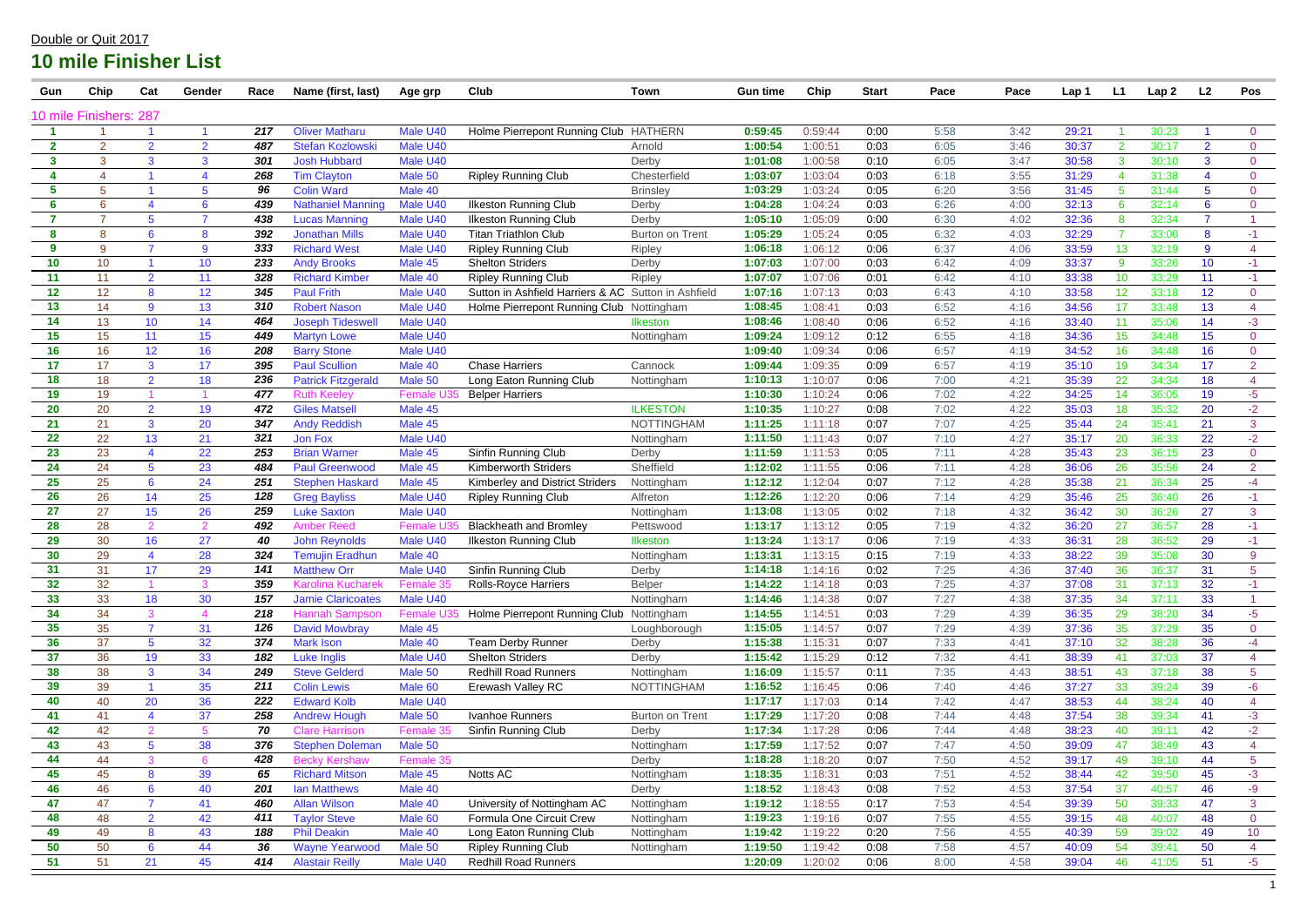| Gun | Chip | Cat             | Gender       | Race                    | Name (first, last)                 | Age grp       | Club                                            | <b>Town</b>       | <b>Gun time</b> | Chip    | <b>Start</b> | Pace | Pace | Lap 1 | L <sub>1</sub> | Lap2  | L2  | Pos             |
|-----|------|-----------------|--------------|-------------------------|------------------------------------|---------------|-------------------------------------------------|-------------------|-----------------|---------|--------------|------|------|-------|----------------|-------|-----|-----------------|
| 52  | 52   | 22              | 46           | 476                     | <b>Andy Stubbs</b>                 | Male U40      | <b>Belper Harriers</b>                          | <b>Belper</b>     | 1:20:25         | 1:20:17 | 0:08         | 8:01 | 4:59 | 38:58 | 45             | 41:27 | 52  | $-7$            |
| 53  | 53   | 9               | 47           | 445                     | <b>Stephen Hutton</b>              | Male 45       | <b>Birstall RC</b>                              | <b>LEICESTER</b>  | 1:20:29         | 1:20:20 | 0:09         | 8:02 | 4:59 | 40:05 | 53             | 40:24 | 53  | $\overline{0}$  |
| 54  | 54   |                 |              | 446                     | Elisa Whittleston                  | Female 5      | <b>Birstall RC</b>                              |                   | 1:20:35         | 1:20:25 | 0:09         | 8:02 | 4:59 | 40:10 | 55             | 40:25 | 54  |                 |
| 55  | 55   | $\mathbf{3}$    | 48           | 114                     | <b>Andy Bradley</b>                | Male 60       | <b>Ripley Running Club</b>                      | Derby             | 1:21:01         | 1:20:52 | 0:09         | 8:05 | 5:01 | 39:58 | 52             | 41:03 | 55  | $-3$            |
| 56  | 56   |                 | -8           | 362                     | <b>Rebecca Lineker</b>             | Female        | <b>Ripley Running Club</b>                      | Somercotes        | 1:21:08         | 1:20:58 | 0:09         | 8:05 | 5:01 | 41:15 | 69             | 39:52 | 56  | 13              |
| 57  | 58   | 10 <sup>°</sup> | 49           | 112                     | <b>Eddie Alder</b>                 | Male 45       |                                                 | Newark            | 1:21:19         | 1:21:11 | 0:07         | 8:07 | 5:02 | 39:40 | 51             | 41:38 | 57  | $-6$            |
| 58  | 57   | $\overline{7}$  | 50           | 187                     | <b>Nigel Fisher</b>                | Male 50       | <b>Redhill Road Runners</b>                     | Nottingham        | 1:21:20         | 1:21:08 | 0:12         | 8:06 | 5:02 | 41:16 | 70             | 40:04 | 58  | 12 <sub>2</sub> |
| 59  | 59   |                 | $\mathbf{Q}$ | 426                     | Lisa Dovle                         | <b>Female</b> | <b>Redhill Road Runners</b>                     | Nottingham        | 1:21:28         | 1:21:19 | 0:09         | 8:07 | 5:03 | 40:26 | 58             | 41:02 | 59  | $-1$            |
| 60  | 60   |                 | 10           | 59                      | Lara Beardsley                     | Female 45     |                                                 | Nottingham        | 1:21:39         | 1:21:30 | 0:08         | 8:09 | 5:03 | 41:00 | 62             | 40:39 | 60  | $\overline{2}$  |
| 61  | 62   |                 |              | 393                     | <u> Melanie Bermingham Female.</u> |               | <b>Chase Harriers</b>                           | Litchfield        | 1:21:49         | 1:21:42 | 0:06         | 8:10 | 5:04 | 40:46 | 60             | 41:02 | 61  | $-1$            |
| 62  | 61   | 8               | 51           | 50                      | <b>Paul Glover</b>                 | Male 50       | South Derbyshire Road Runners Swadlincote       |                   | 1:21:49         | 1:21:38 | 0:10         | 8:09 | 5:04 | 41:06 | 66             | 40:43 | 62  | $\overline{4}$  |
| 63  | 64   | $\overline{2}$  | 12           | 168                     | <b>Lizzie Poole</b>                | Female 4      | <b>Heanor Running Club</b>                      | Riddings          | 1:22:06         | 1:21:53 | 0:13         | 8:11 | 5:05 | 41:06 | 68             | 40:59 | 63  | 5 <sup>5</sup>  |
| 64  | 63   | 9               | 52           | 161                     | <b>Neil Wilson</b>                 | Male 40       | Derwent Runners (Derby)                         | Oakwood           | 1:22:06         | 1:21:52 | 0:13         | 8:11 | 5:05 | 41:06 | 67             | 40:59 | 64  | $\mathbf{3}$    |
| 65  | 65   | 11              | 53           | 350                     | <b>Stephen Hutsby</b>              | Male 45       | <b>Ripley Running Club</b>                      | Ripley            | 1:22:18         | 1:22:09 | 0:08         | 8:12 | 5:06 | 40:15 | 57             | 42:02 | 65  | $-8-$           |
| 66  | 66   | 23              | 54           | 408                     | <b>Kieron Brice</b>                | Male U40      | <b>Barnsley Harriers</b>                        | Alfreton          | 1:22:28         | 1:22:17 | 0:10         | 8:13 | 5:06 | 41:01 | 65             | 41:26 | 66  | $-1$            |
| 67  | 67   | 3               | 13           | 51                      | Tracey Glover                      | Female 4      | South Derbyshire Road Runners                   |                   | 1:22:37         | 1:22:26 | 0:10         | 8:14 | 5:07 | 41:26 | 72             | 41:11 | 67  | $5\phantom{.0}$ |
| 68  | 68   |                 | 55           | 367                     | <b>John Kelley</b>                 | Male 60       | <b>Redhill Road Runners</b>                     | Nottingham        | 1:22:51         | 1:22:39 | 0:12         | 8:15 | 5:08 | 42:02 | 78             | 40:48 | 68  | 10              |
| 69  | 69   | 12              | 56           | 167                     | <b>Matthew Henning</b>             | Male 45       | <b>Shelton Striders</b>                         | Nottingham        | 1:23:00         | 1:22:45 | 0:15         | 8:16 | 5:08 | 43:09 | 95             | 39:51 | 69  | 26              |
| 70  | 70   | 9               | 57           | 339                     | <b>Chris Pattison</b>              | Male 50       | Derbyshire Dynamos                              | Chesterfield      | 1:23:01         | 1:22:51 | 0:10         | 8:17 | 5:08 | 41:32 | 73             | 41:29 | 70  | $\mathbf{3}$    |
| 71  | 71   |                 | 14           | 94                      | Nicola Chamberla                   | Female        | Kimberley and District Striders                 | Eastwood          | 1:23:03         | 1:22:54 | 0:09         | 8:17 | 5:09 | 41:25 | 71             | 41:37 | 71  | $\overline{0}$  |
| 72  | 72   |                 | 58           | 434                     | <b>David Snutch</b>                | Male 55       | <b>Birstall RC</b>                              |                   | 1:23:07         | 1:22:58 | 0:08         | 8:17 | 5:09 | 41:00 | 63             | 42:07 | 72  | $-9$            |
| 73  | 73   | 13              | 59           | 495                     | <b>Simon Bird</b>                  | Male 45       |                                                 |                   | 1:23:15         | 1:23:00 | 0:14         | 8:18 | 5:09 | 42:01 | 77             | 41:13 | 73  |                 |
| 74  | 74   | $\overline{2}$  | 15           | 209                     | <b>Kate Johnston</b>               | Female 5      | <b>Shelton Striders</b>                         | Burton upon Trent | 1:23:34         | 1:23:20 | 0:13         | 8:20 | 5:10 | 42:49 | 89             | 40:44 | 74  | 15              |
| 75  | 75   | 24              | 60           | 316                     | <b>Paul Wood</b>                   | Male U40      | Sinfin Running Club                             | Derby             | 1:23:39         | 1:23:32 | 0:06         | 8:21 | 5:11 | 40:53 | 61             | 42:45 | 75  | $-14$           |
| 76  | 76   | 25              | 61           | 417                     | <b>Lewis Whiting</b>               | Male U40      | <b>Heanor Running Club</b>                      | Ilkeston          | 1:23:42         | 1:23:35 | 0:07         | 8:21 | 5:11 | 40:14 | 56             | 43:28 | 76  | $-20$           |
| 77  | 77   | .5              | 16           | 97                      | <b>Kelsey Moloney</b>              | Female U35    |                                                 | Ilkeston          | 1:23:56         | 1:23:43 | 0:13         | 8:22 | 5:12 | 42:04 | 81             | 41:52 | 77  | $\overline{4}$  |
| 78  | 78   | 10 <sup>°</sup> | 62           | 482                     | <b>Mark Hodgkinsor</b>             | Male 50       | <b>SRR</b>                                      | Heanor            | 1:24:06         | 1:23:55 | 0:10         | 8:23 | 5:12 | 41:50 | 75             | 42:15 | 78  | $-3$            |
| 79  | 79   |                 | 17           | $\boldsymbol{4}$        | <b>Michele Noble</b>               | Female 4      | Holme Pierrepont Running Club                   | Nottingham        | 1:24:13         | 1:24:05 | 0:07         | 8:24 | 5:13 | 42:03 | 79             | 42:09 | 79  | $\overline{0}$  |
| 80  | 80   | 10 <sub>1</sub> | 63           | 488                     | <b>Neil Blatherwick</b>            | Male 40       | Long Eaton Running Club                         | Derby             | 1:24:24         | 1:24:12 | 0:12         | 8:25 | 5:13 | 42:22 | 83             | 42:02 | 80  | $\mathbf{3}$    |
| 81  | 81   | 11              | 64           | 232                     | <b>Jason Lennon</b>                | Male 50       |                                                 | Dronfield         | 1:24:47         | 1:24:34 | 0:13         | 8:27 | 5:15 | 42:55 | 93             | 41:52 | 81  | 12 <sub>2</sub> |
| 82  | 83   | 11              | 65           | 342                     | <b>Brian Haddon</b>                | Male 40       | JT Fitness Bootcamp                             | <b>Ilkeston</b>   | 1:24:50         | 1:24:39 | 0:10         | 8:27 | 5:15 | 42:54 | 92             | 41:55 | 82  | 10 <sup>°</sup> |
| 83  | 82   | 26              | 66           | 192                     | <b>Dan Wilson</b>                  | Male U40      |                                                 | Frizington        | 1:24:50         | 1:24:34 | 0:16         | 8:27 | 5:15 | 43:35 | 104            | 41:15 | 83  | 21              |
| 84  | 84   |                 | 18           | 363                     | l eresa Wood                       | <b>Female</b> | <b>Shelton Striders</b>                         | Derby             | 1:25:05         | 1:24:50 | 0:14         | 8:29 | 5:16 | 42:16 | 82             | 42:48 | 84  | -2              |
| 85  | 86   | 6               | 19           | $\overline{\mathbf{1}}$ | <b>Elizabeth Nay</b>               | Female I      | <b>Belper Harriers</b>                          | <b>Duffield</b>   | 1:25:14         | 1:25:07 | 0:07         | 8:30 | 5:17 | 41:33 | 74             | 43:41 | 85  | $-11$           |
| 86  | 85   | 7               | 20           | 92                      | <b>Jessica Dobson</b>              | Female U35    |                                                 | Eastwood          | 1:25:20         | 1:24:58 | 0:21         | 8:29 | 5:16 | 42:24 | 84             | 42:56 | 86  | $-2$            |
| 87  | 88   | 27              | 67           | 291                     | John Sparham                       | Male U40      |                                                 | Nottingham        | 1:25:35         | 1:25:33 | 0:01         | 8:33 | 5:18 | 41:01 | 64             | 44:33 | 87  | $-23$           |
| 88  | 87   | 2               | 21           | 490                     | <b>Joanne Stocks</b>               | Female 40     | <b>Redhill Road Runners</b>                     | Loughborough      | 1:25:35         | 1:25:27 | 0:08         | 8:32 | 5:18 | 42:44 | 88             | 42:51 | 88  | $\overline{0}$  |
| 89  | 89   | 28              | 68           | 240                     | <b>Richard Baker</b>               | Male U40      |                                                 |                   | 1:26:09         | 1:25:45 | 0:23         | 8:34 | 5:19 | 44:13 | 113            | 41:55 | 89  | 24              |
| 90  | 90   | $\mathbf{3}$    | 22           | 480                     | <b>Clare Coombes</b>               | Female 40     | Vegan runners UK                                | <b>MANSFIELD</b>  | 1:26:23         | 1:26:10 | 0:13         | 8:37 | 5:21 | 43:30 | 101            | 42:53 | 90  | 11              |
| 91  | 91   | 3               | 23           | 493                     | <b>Fiona Finnegan</b>              | Female 5      | Sinfin Running Club                             | Littleover        | 1:26:33         | 1:26:23 | 0:10         | 8:38 | 5:22 | 43:24 | 99             | 43:08 | 91  | 8               |
| 92  | 92   | 12              | 69           | 308                     | <b>Jonathan Allen</b>              | Male 40       |                                                 | <b>HEANOR</b>     | 1:26:33         | 1:26:27 | 0:06         | 8:38 | 5:22 | 42:01 | 76             | 44:32 | 92  | $-16$           |
| 93  | 93   | 14              | 70           | 461                     | <b>Marc Kinch</b>                  | Male 45       | Long Eaton Running Club                         | Castle Donington  | 1:26:44         | 1:26:30 | 0:14         | 8:39 | 5:22 | 42:53 | 91             | 43:51 | 93  | $-2$            |
| 94  | 94   | 4               | 24           | 137                     | <b>Sarah Halford</b>               | Female 4      | <b>Balanced Performance</b>                     | Nottingham        | 1:26:49         | 1:26:36 | 0:12         | 8:39 | 5:22 | 43:37 | 105            | 43:12 | 94  | 11              |
| 95  | 95   | 29              | 71           | 198                     | <b>Chris Bone</b>                  | Male U40      |                                                 | Seascale          | 1:26:59         | 1:26:41 | 0:17         | 8:40 | 5:23 | 43:31 | 102            | 43:27 | 95  | $\overline{7}$  |
| 96  | 96   | 6               | 25           | 381                     | <b>Alison Murphy</b>               | Female 35     |                                                 | Derby             | 1:27:03         | 1:26:48 | 0:15         | 8:40 | 5:23 | 42:38 | 87             | 44:25 | 96  | $-9$            |
| 97  | 97   | $5^{\circ}$     | 26           | 196                     | <b>Lynne Delaney</b>               | Female 45     | North Derbyshire RC                             | Chesterfield      | 1:27:11         | 1:26:54 | 0:16         | 8:41 | 5:24 | 44:53 | 121            | 42:18 | 97  | 24              |
| 98  | 98   | 13              | 72           | 225                     | <b>Roger Kahler</b>                | Male 40       | <b>Hedge End Running Club</b>                   | Nottingham        | 1:27:19         | 1:27:09 | 0:10         | 8:42 | 5:24 | 42:57 | 94             | 44:22 | 98  | $-4$            |
| 99  | 99   | 12              | 73           | 455                     | <b>Gary Price</b>                  | Male 50       | South Derbyshire Road Runners Burton upon Trent |                   | 1:27:38         | 1:27:26 | 0:11         | 8:44 | 5:26 | 42:25 | 85             | 45:12 | 99  | $-14$           |
| 100 | 100  | 8               | 27           | 144                     | Sahra McCabe                       | Female L      | <b>Team Derby Runner</b>                        | Castle Donington  | 1:27:56         | 1:27:43 | 0:12         | 8:46 | 5:27 | 43:11 | 97             | 44:44 | 100 | $-3$            |
| 101 | 101  | 14              | 74           | 494                     | <b>Jonathan Booth</b>              | Male 40       | <b>London Front Runners</b>                     |                   | 1:27:59         | 1:27:45 | 0:14         | 8:46 | 5:27 | 42:50 | 90             | 45:08 | 101 | $-11$           |
| 102 | 102  |                 | 28           | 478                     | <b>Anita Malone</b>                | Female 40     |                                                 | Nottingham        | 1:28:16         | 1:27:58 | 0:18         | 8:47 | 5:28 | 44:10 | 111            | 44:06 | 102 | 9               |
| 103 | 103  | 15              | 75           | 423                     | <b>Matthew Whitmill</b>            | Male 45       | Kimberley and District Striders                 | Nottingham        | 1:28:18         | 1:28:04 | 0:13         | 8:48 | 5:28 | 44:10 | 112            | 44:07 | 103 | 9               |
|     |      |                 |              |                         |                                    |               |                                                 |                   |                 |         |              |      |      |       |                |       |     |                 |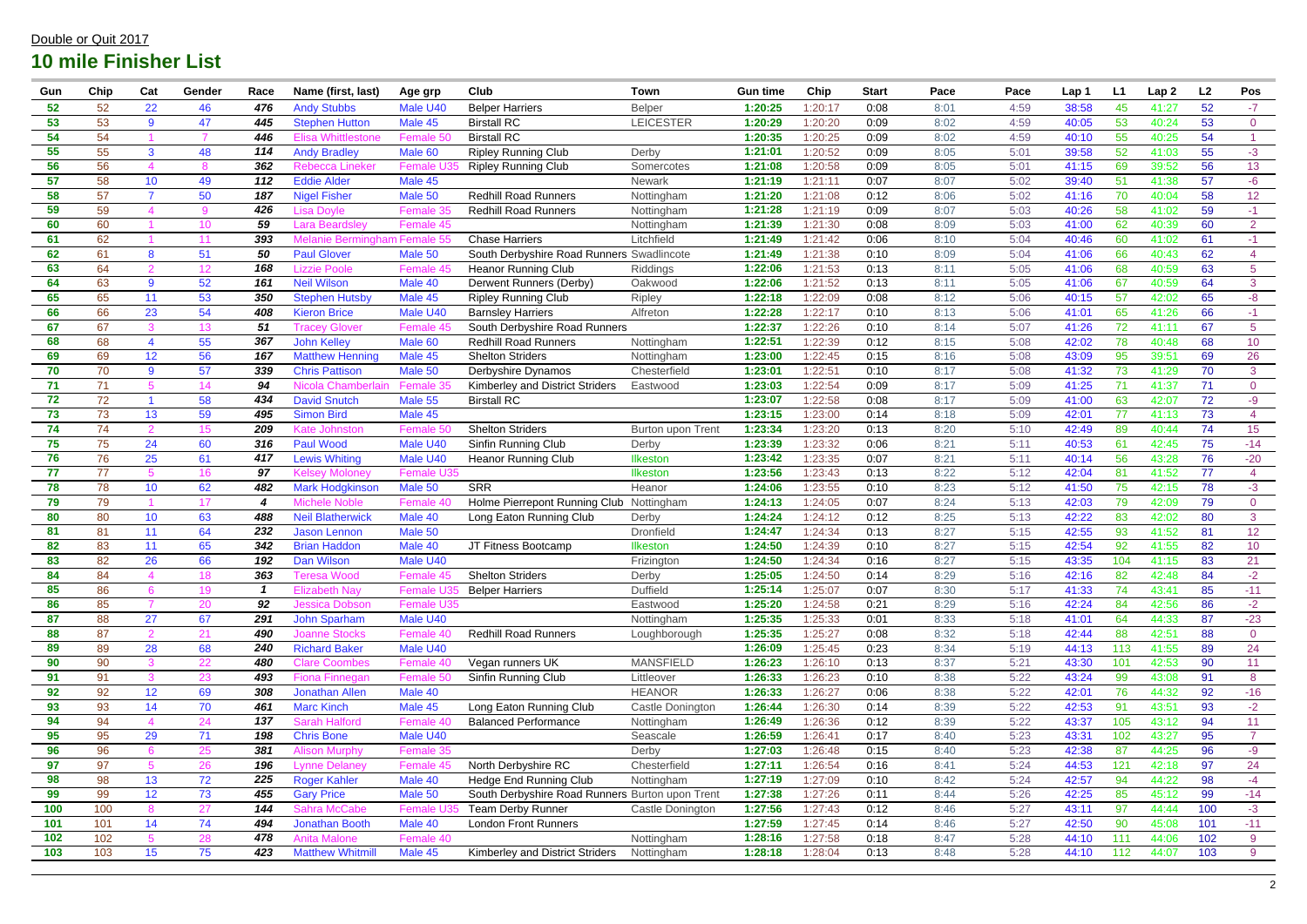| Gun   | Chip | Cat              | Gender | Race | Name (first, last)          | Age grp         | <b>Club</b>                              | <b>Town</b>      | <b>Gun time</b> | Chip    | <b>Start</b> | Pace | Pace | Lap 1 | L1  | Lap <sub>2</sub> | L <sub>2</sub> | Pos             |
|-------|------|------------------|--------|------|-----------------------------|-----------------|------------------------------------------|------------------|-----------------|---------|--------------|------|------|-------|-----|------------------|----------------|-----------------|
| 104   | 104  | 16               | 76     | 401  | <b>Ian Sullivan</b>         | Male 45         | Holme Pierrepont Running Club NOTTINGHAM |                  | 1:28:24         | 1:28:16 | 0:07         | 8:49 | 5:29 | 42:36 | 86  | 45:47            | 104            | $-18$           |
| 105   | 105  | 6                | 29     | 82   | <b>Helen Duncan</b>         | Female 4        | Rutland Running and Triathlon            | Oakham           | 1:28:43         | 1:28:26 | 0:17         | 8:50 | 5:29 | 44:20 | 116 | 44:23            | 105            | 11              |
| 106   | 106  | 30               | 77     | 456  | <b>Michael Brooman</b>      | Male U40        |                                          | Castle Bytham    | 1:28:54         | 1:28:40 | 0:14         | 8:52 | 5:30 | 43:51 | 107 | 45:03            | 106            |                 |
| 107   | 107  | 5 <sup>5</sup>   | 78     | 210  | <b>Andrew Williams</b>      | Male 60         | Notts AC                                 | Nottingham       | 1:29:06         | 1:28:47 | 0:18         | 8:52 | 5:31 | 42:03 | 80  | 47:02            | 107            | $-27$           |
| 108   | 108  | $6\phantom{1}6$  | 79     | 35   | <b>Stephen Rooney</b>       | Male 60         | Beeston AC                               | Nottingham       | 1:29:14         | 1:29:06 | 0:08         | 8:54 | 5:32 | 44:15 | 114 | 44:59            | 108            | $6\overline{6}$ |
| 109   | 109  |                  | 30     | 68   | Liz Phillips                | Female 45       | <b>Shelton Striders</b>                  | Ashbourne        | 1:29:28         | 1:29:14 | 0:13         | 8:55 | 5:32 | 45:36 | 129 | 43:51            | 109            | 20              |
| 110   | 110  |                  | 31     | 136  | <b>Eleanor Robinsor</b>     | Female 6        | <b>Ripley Running Club</b>               | Alfreton         | 1:29:36         | 1:29:27 | 0:09         | 8:56 | 5:33 | 44:25 | 117 | 45:10            | 110            | $\overline{7}$  |
| 111   | 111  | 15               | 80     | 435  | <b>Darren Knight</b>        | Male 40         | <b>Chesapeake Road Runners</b>           | Derby            | 1:29:40         | 1:29:33 | 0:07         | 8:57 | 5:33 | 43:25 | 100 | 46:15            | 111            | $-11$           |
| 112   | 113  | 7                | 32     | 396  | <b>Elaine Varley</b>        | <b>Female 3</b> | <b>Broxtowe Triathlon Club</b>           | Nottingham       | 1:29:47         | 1:29:36 | 0:10         | 8:57 | 5:34 | 45:26 | 127 | 44:20            | 112            | 15              |
| 113   | 112  | 16               | 81     | 261  | <b>Mark Oakley</b>          | Male 40         | All About Jogging - Jog                  | Nottingham       | 1:29:54         | 1:29:33 | 0:20         | 8:57 | 5:33 | 45:10 | 123 | 44:44            | 113            | 10              |
| 114   | 114  | 8                | 33     | 485  | Karen Round                 | Female 35       |                                          | Nottingham       | 1:30:32         | 1:30:17 | 0:15         | 9:01 | 5:36 | 45:40 | 130 | 44:52            | 114            | 16              |
| 115   | 117  | 31               | 82     | 181  | <b>Carl Spencer</b>         | Male U40        |                                          | Long Eaton,      | 1:30:34         | 1:30:26 | 0:07         | 9:02 | 5:37 | 43:20 | 98  | 47:13            | 115            | $-17$           |
| 116   | 115  | 32               | 83     | 165  | <b>Ryan Gray</b>            | Male U40        | Sinfin Running Club                      | Derby            | 1:30:36         | 1:30:20 | 0:16         | 9:02 | 5:36 | 43:09 | 96  | 47:27            | 116            | $-20$           |
| 117   | 116  |                  | 34     | 193  | <b>Alison Cowley</b>        | Female 5        | North Derbyshire RC                      | Chesterfield     | 1:30:37         | 1:30:21 | 0:16         | 9:02 | 5:36 | 44:56 | 122 | 45:41            | 117            | 5 <sup>5</sup>  |
| 118   | 119  | 9                | 35     | 489  | Sophie Heron                | Female U35      |                                          | <b>Diseworth</b> | 1:30:46         | 1:30:36 | 0:10         | 9:03 | 5:37 | 44:07 | 109 | 46:38            | 118            | $-9$            |
| 119   | 120  |                  | 36     | 89   | <b>Rebecca Parry</b>        | Female 45       | <b>Wigston Phoenix RC</b>                | Leicester        | 1:30:47         | 1:30:38 | 0:09         | 9:03 | 5:37 | 46:03 | 135 | 44:43            | 119            | 16              |
| 120   | 118  | 17               | 84     | 139  | <b>Tim Staniforth</b>       | Male 40         | <b>Shelton Striders</b>                  | Derby            | 1:30:48         | 1:30:32 | 0:15         | 9:03 | 5:37 | 46:11 | 138 | 44:37            | 120            | 18              |
| 121   | 121  | 8                | 37     | 391  | Elaine Stone                | Female 45       | Wirksworth                               | Brassington      | 1:30:59         | 1:30:50 | 0:09         | 9:05 | 5:38 | 44:40 | 120 | 46:19            | 121            | $-1$            |
| 122   | 122  | $\overline{2}$   | 38     | 74   | <b>Yvonne Nicholls</b>      | Female 6        | <b>Chase Harriers</b>                    | Rugeley          | 1:31:20         | 1:31:10 | 0:09         | 9:07 | 5:39 | 45:27 | 128 | 45:52            | 122            | $6\overline{6}$ |
| 123   | 123  | 33               | 85     | 280  | <b>Matthew Wilkinsor</b>    | Male U40        | <b>Team Derby Runner</b>                 | Derby            | 1:31:32         | 1:31:20 | 0:12         | 9:08 | 5:40 | 43:43 | 106 | 47:49            | 123            | $-17$           |
| 124   | 124  | 13               | 86     | 90   | <b>Andrew Gallimore</b>     | Male 50         | <b>Shelton Striders</b>                  | Derby            | 1:31:46         | 1:31:33 | 0:13         | 9:09 | 5:41 | 44:08 | 110 | 47:38            | 124            | $-14$           |
| 125   | 125  | 34               | 87     | 305  | <b>Peter Wallis</b>         | Male U40        | Long Eaton Running Club                  | Ilkeston         | 1:31:56         | 1:31:35 | 0:21         | 9:09 | 5:41 | 45:11 | 124 | 46:45            | 125            | $-1$            |
| 126   | 126  | 9                | 39     | 470  | <b>Alison Blyth</b>         | Female 3        | <b>Heanor Running Club</b>               | Derbyshire       | 1:32:01         | 1:31:46 | 0:14         | 9:10 | 5:42 | 45:22 | 126 | 46:38            | 126            | $\overline{0}$  |
| 127   | 127  | 14               | 88     | 410  | <b>Neil Walker</b>          | Male 50         | Formula One Circuit Crew                 | Nottingham       | 1:32:06         | 1:31:58 | 0:07         | 9:11 | 5:42 | 44:38 | 119 | 47:28            | 127            | -8              |
| 128   | 128  | 10               | 40     | 346  | Emma Cable                  | Female I        | Sutton in Ashfield Harriers & AC         |                  | 1:32:12         | 1:31:59 | 0:12         | 9:11 | 5:42 | 45:50 | 132 | 46:22            | 128            | $\overline{4}$  |
| 129   | 130  | 9                | 41     | 483  | Kirsten Grafton             | Female 45       | North Derbyshire RC                      | Chesterfield     | 1:32:20         | 1:32:10 | 0:10         | 9:13 | 5:43 | 44:34 | 118 | 47:46            | 129            | $-11$           |
| 130   | 129  | 35               | 89     | 216  | <b>Tim Reddish</b>          | Male U40        |                                          | Nottingham       | 1:32:29         | 1:32:07 | 0:21         | 9:12 | 5:43 | 46:26 | 141 | 46:03            | 130            | 11              |
| 131   | 131  | 11               | 42     | 154  | Katherine Packwood Female   |                 | Kimberley and District Striders          | <b>Brinsley</b>  | 1:32:42         | 1:32:29 | 0:13         | 9:14 | 5:44 | 46:35 | 143 | 46:07            | 131            | 12              |
| 132   | 133  | 3                | 43     | 332  | <b>Linda Sharon</b>         | Female 6        | <b>Heanor Running Club</b>               | Derby            | 1:33:03         | 1:32:51 | 0:12         | 9:17 | 5:46 | 46:25 | 140 | 46:38            | 132            | 8               |
| 133   | 132  | 10               | 44     | 127  | Liz Whittaker               | <b>Female:</b>  | <b>Balanced Performance</b>              | Nottingham       | 1:33:04         | 1:32:49 | 0:14         | 9:16 | 5:46 | 46:57 | 148 | 46:06            | 133            | 15              |
| 134   | 134  | $\overline{7}$   | 45     | 288  | Daniella Wood               | Female 40       | Erewash Valley RC                        | Nottingham       | 1:33:05         | 1:32:51 | 0:13         | 9:17 | 5:46 | 46:42 | 145 | 46:22            | 134            | 11              |
| 135   | 135  | 11               | 46     | 153  | Jane Harris                 | Female 35       | Erewash Valley RC                        | Sandiacre        | 1:33:20         | 1:33:08 | 0:11         | 9:18 | 5:47 | 46:36 | 144 | 46:43            | 135            | 9               |
| 136   | 136  | 12               | 47     | 191  | Vic Wilson                  | Female U        | Cumberland AC                            | Frizington       | 1:33:27         | 1:33:10 | 0:17         | 9:19 | 5:47 | 45:40 | 131 | 47:46            | 136            | -5              |
| 137   | 137  | 36               | 90     | 254  | <b>Joe Barnes</b>           | Male U40        |                                          | <b>Ilkeston</b>  | 1:33:45         | 1:33:23 | 0:21         | 9:20 | 5:48 | 46:04 | 136 | 47:40            | 137            | $-1$            |
| 138   | 138  | 37               | 91     | 255  | <b>Jake Barnes</b>          | Male U40        | <b>Ilkeston Running Club</b>             |                  | 1:33:46         | 1:33:24 | 0:21         | 9:20 | 5:48 | 45:14 | 125 | 48:31            | 138            | $-13$           |
| 139   | 139  | 8                | 48     | 163  | <b>Jo Foster</b>            | Female 40       | <b>Ilkeston Running Club</b>             | <b>Risley</b>    | 1:33:52         | 1:33:38 | 0:13         | 9:21 | 5:49 | 46:10 | 137 | 47:41            | 139            | $-2$            |
| 140   | 140  | 13 <sup>°</sup>  | 49     | 491  | <b>Riva Francis</b>         | Female I        | <b>Belper Harriers</b>                   | <b>Belper</b>    | 1:34:00         | 1:33:42 | 0:18         | 9:22 | 5:49 | 47:25 | 152 | 46:35            | 140            | 12              |
| 141   | 141  | 12 <sub>2</sub>  | 50     | 409  | <b>Leanne Slater</b>        | Female 35       |                                          |                  | 1:34:37         | 1:34:25 | 0:11         | 9:26 | 5:52 | 47:47 | 157 | 46:50            | 141            | 16              |
| $142$ | 142  | 13 <sup>°</sup>  | 51     | 200  | <b>Karen Calladine</b>      | Female 35       | Fetch Everyone                           | Mansfield        | 1:34:44         | 1:34:27 | 0:16         | 9:26 | 5:52 | 47:21 | 151 | 47:22            | 142            | 9               |
| 143   | 143  | $\overline{2}$   | 92     | 467  | <b>Andy Earp</b>            | Male 55         | <b>UKnetrunner</b>                       | <b>Belper</b>    | 1:34:51         | 1:34:35 | 0:16         | 9:27 | 5:52 | 46:48 | 147 | 48:02            | 143            | $\overline{4}$  |
| 144   | 144  | 38               | 93     | 20   | <b>Robert Softley</b>       | Male U40        | <b>Chesapeake Road Runners</b>           | Derby            | 1:35:01         | 1:34:52 | 0:08         | 9:29 | 5:53 | 43:32 | 103 | 51:28            | 144            | $-41$           |
| 145   | 145  | 10               | 52     | 327  | <b>Caroline Challender</b>  | Female 45       | Beeston AC                               | Nottingham       | 1:35:08         | 1:34:57 | 0:11         | 9:29 | 5:53 | 45:51 | 133 | 49:17            | 145            | $-12$           |
| 146   | 146  | 14               | 53     | 66   | Jacqui Brookes              | Female 35       | <b>Notts Women Runners</b>               | Nottingham       | 1:35:20         | 1:35:00 | 0:19         | 9:30 | 5:54 | 48:24 | 170 | 46:55            | 146            | 24              |
| 147   | 148  | 18               | 94     | 419  | <b>Paul Williams</b>        | Male 40         |                                          |                  | 1:35:21         | 1:35:05 | 0:15         | 9:30 | 5:54 | 45:52 | 134 | 49:29            | 147            | $-13$           |
| 148   | 147  | 9                | 54     | 199  | <b>Gail Bone</b>            | Female 40       |                                          |                  | 1:35:23         | 1:35:04 | 0:18         | 9:30 | 5:54 | 47:02 | 149 | 48:20            | 148            |                 |
| 149   | 149  | 5 <sup>5</sup>   | 55     | 387  | <b>Jane Hudson</b>          | Female 5        | Long Eaton Running Club                  | Derby            | 1:35:30         | 1:35:14 | 0:16         | 9:31 | 5:55 | 48:15 | 165 | 47:14            | 149            | 16              |
| 150   | 150  | 14               | 56     | 73   | <b>Ellen Williams</b>       | <b>Female L</b> | UK Run Chat Running Club                 | <b>BURNTWOOD</b> | 1:35:34         | 1:35:24 | 0:10         | 9:32 | 5:55 | 47:20 | 150 | 48:14            | 150            | $\overline{0}$  |
| 151   | 151  | 19               | 95     | 386  | <b>Chris Stenson</b>        | Male 40         | JOG DERBYSHIRE- SWAD                     | Burton-On-Trent  | 1:35:39         | 1:35:30 | 0:09         | 9:33 | 5:56 | 44:20 | 115 | 51:18            | 151            | $-36$           |
| 152   | 152  | 39               | 96     | 269  | <b>Jay Bird</b>             | Male U40        | <b>Ripley Running Club</b>               | <b>Ripley</b>    | 1:36:02         | 1:35:40 | 0:21         | 9:34 | 5:56 | 46:30 | 142 | 49:31            | 152            | $-10$           |
| 153   | 153  | 11               | 57     | 418  | <b>Lisa Williams</b>        | Female 45       | <b>UKnetrunner</b>                       | Mansfield        | 1:36:06         | 1:35:50 | 0:15         | 9:35 | 5:57 | 47:41 | 156 | 48:24            | 153            | $\mathbf{3}$    |
| 154   | 154  | 15               | 58     | 33   | <b>Jennifer Price</b>       | Female 35       | Rebel runners                            | Nottingham       | 1:36:18         | 1:36:07 | 0:11         | 9:36 | 5:58 | 43:51 | 108 | 52:27            | 154            | $-46$           |
| 155   | 155  | 15 <sub>15</sub> | 59     | 457  | Samantha Brooman Female U35 |                 |                                          |                  | 1:36:30         | 1:36:17 | 0:13         | 9:37 | 5:58 | 48:18 | 168 | 48:12            | 155            | 13 <sup>°</sup> |
|       |      |                  |        |      |                             |                 |                                          |                  |                 |         |              |      |      |       |     |                  |                |                 |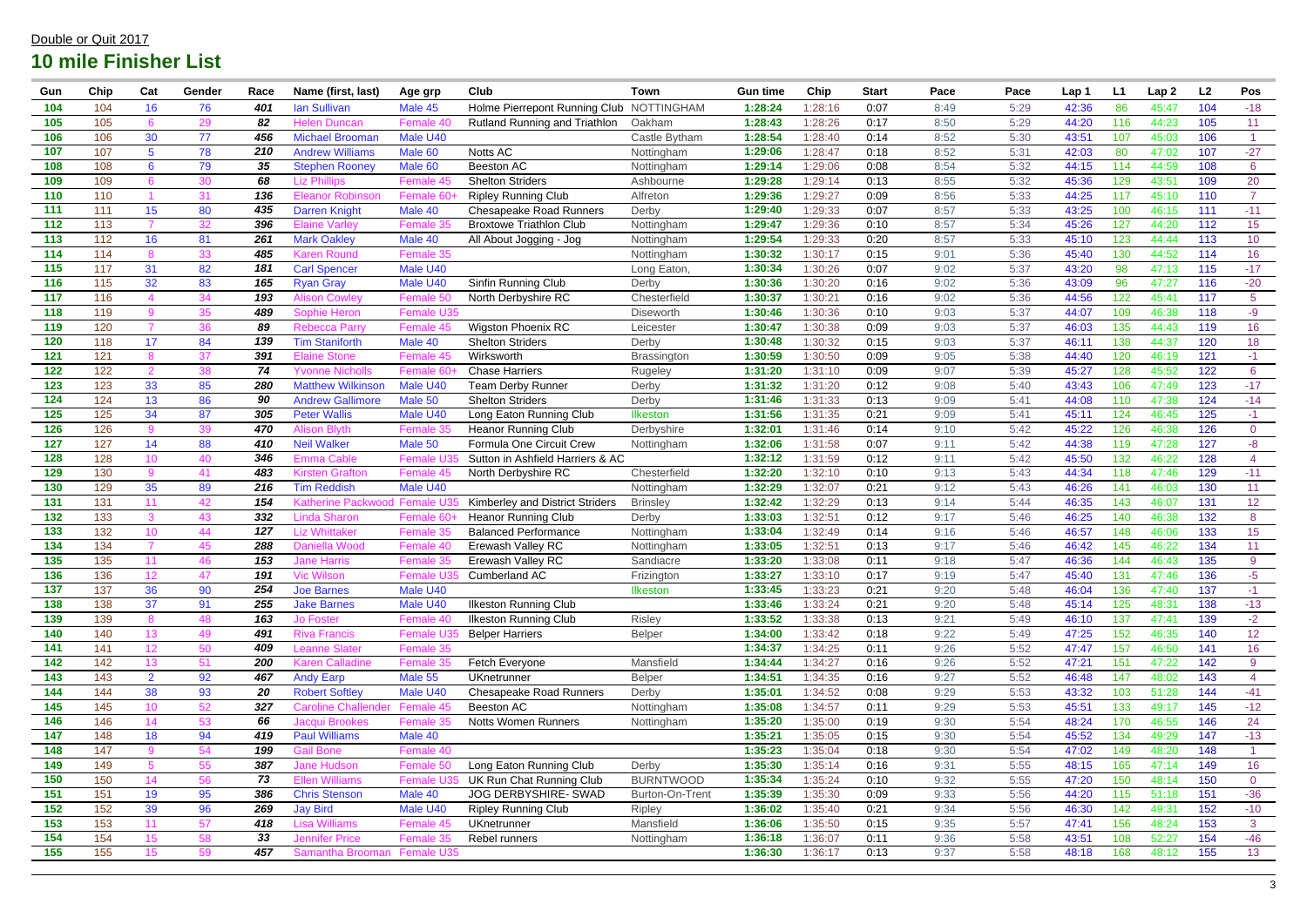| Gun | Chip             | Cat             | Gender | Race | Name (first, last)       | Age grp           | <b>Club</b>                                  | <b>Town</b>            | <b>Gun time</b> | Chip    | <b>Start</b> | Pace  | Pace | Lap 1 | L1              | Lap <sub>2</sub> | L <sub>2</sub> | Pos             |
|-----|------------------|-----------------|--------|------|--------------------------|-------------------|----------------------------------------------|------------------------|-----------------|---------|--------------|-------|------|-------|-----------------|------------------|----------------|-----------------|
| 156 | 156              | 20              | 97     | 416  | <b>Michael Drury</b>     | Male 40           | <b>Redhill Road Runners</b>                  | Arnold                 | 1:36:47         | 1:36:37 | 0:09         | 9:39  | 6:00 | 48:21 | 169             | 48:25            | 156            | 13              |
| 157 | 158              | 16              | 60     | 315  | Karen Lindsev            | Female 35         |                                              |                        | 1:36:58         | 1:36:48 | 0:09         | 9:40  | 6:00 | 48:17 | 166             | 48:40            | 157            | 9               |
| 158 | 157              | 10              | 61     | 281  | <b>Steph Hart</b>        | Female 40         |                                              | Nottingham             | 1:37:03         | 1:36:43 | 0:20         | 9:40  | 6:00 | 48:44 | 177             | 48:19            | 158            | 19              |
| 159 | 159              | 17              | 98     | 48   | lan Sayers               | Male 45           |                                              |                        | 1:37:07         | 1:36:50 | 0:16         | 9:41  | 6:01 | 48:35 | 172             | 48:32            | 159            | 13              |
| 160 | 160              | 11              | 62     | 47   | <b>Claire Savers</b>     | Female 4          | <b>Notts Women Runners</b>                   | Beeston                | 1:37:07         | 1:36:51 | 0:16         | 9:41  | 6:01 | 48:35 | 173             | 48:32            | 160            | 13              |
| 161 | 161              | 16              | 63     | 375  | Joanne Woodward          | Female I          | <b>Team Derby Runner</b>                     | Alvaston               | 1:37:38         | 1:37:23 | 0:14         | 9:44  | 6:03 | 48:52 | 179             | 48:45            | 161            | 18              |
| 162 | 163              | 17              | 64     | 496  | Jo Potter                | Female            | <b>Ripley Running Club</b>                   |                        | 1:37:4'         | 1:37:31 | 0:09         | 9:45  | 6:03 | 47:56 | 160             | 49:44            | 162            | $-2$            |
| 163 | 164              | 18              | 99     | 432  | <b>Richard Phillis</b>   | Male 45           | <b>Ripley Running Club</b>                   | Nottingham             | 1:37:4'         | 1:37:31 | 0:09         | 9:45  | 6:03 | 47:55 | 159             | 49:46            | 163            | $-4$            |
| 164 | 165              | 12 <sub>2</sub> | 65     | 117  | <b>Rachel Jones</b>      | Female 4          | <b>Ripley Running Club</b>                   | Ripley                 | 1:37:42         | 1:37:32 | 0:10         | 9:45  | 6:03 | 47:57 | 16 <sup>′</sup> | 49:45            | 164            | $-3$            |
| 165 | 162              | 17              | 66     | 307  | <b>Jo Severn</b>         | Female            | Jog Derbyshire                               | Ilkeston               | 1:37:44         | 1:37:30 | 0:14         | 9:45  | 6:03 | 48:44 | 174             | 49:00            | 165            | 9               |
| 166 | 166              | 13              | 67     | 29   | <b>Sallyann Bingham</b>  | Female 40         | <b>Steel City Striders RC</b>                |                        | 1:37:57         | 1:37:43 | 0:14         | 9:46  | 6:04 | 48:59 | 18 <sup>′</sup> | 48:57            | 166            | 15              |
| 167 | 167              | 6               | 68     | 147  | <b>Kelly Chapman</b>     | Female 50         | Holme Pierrepont Running Club Nottingham     |                        | 1:38:00         | 1:37:51 | 0:09         | 9:47  | 6:04 | 47:41 | 155             | 50:19            | 167            | $-12$           |
| 168 | 169              | $\overline{7}$  | 69     | 329  | <b>Helen Treece</b>      | Female 5          | <b>Team Derby Runner</b>                     | Derby                  | 1:38:11         | 1:37:59 | 0:12         | 9:47  | 6:05 | 49:25 | 183             | 48:46            | 168            | 15 <sub>1</sub> |
| 169 | 168              | 19              | 100    | 420  | <b>Arron Moon</b>        | Male 45           |                                              | Mansfield              | 1:38:13         | 1:37:57 | 0:15         | 9:47  | 6:05 | 47:59 | 162             | 50:13            | 169            | $-7$            |
| 170 | 170              | 18              | 70     | 177  | <b>Havley Dove</b>       | Female U35        |                                              |                        | 1:38:24         | 1:38:10 | 0:13         | 9:49  | 6:06 | 49:37 | 186             | 48:46            | 170            | 16              |
| 171 | 171              | 21              | 101    | 290  | <b>Chris Chambers</b>    | Male 40           |                                              | <b>STANLEY</b>         | 1:38:32         | 1:38:11 | 0:21         | 9:49  | 6:06 | 47:30 | 153             | 51:02            | 171            | $-18$           |
| 172 | 173              | 14              | 71     | 382  | <b>Cassie Vidler</b>     | Female 40         |                                              | Nottingham             | 1:38:39         | 1:38:24 | 0:14         | 9:50  | 6:06 | 48:25 | 171             | 50:13            | 172            | $-1$            |
| 173 | 172              | 15              | 102    | 277  | <b>Neil Worth</b>        | Male 50           | <b>Team Derby Runner</b>                     | <b>Belper</b>          | 1:38:40         | 1:38:20 | 0:19         | 9:50  | 6:06 | 46:48 | 146             | 51:52            | 173            | $-27$           |
| 174 | 174              | 19              | 72     | 13   | <b>Sarah Callaway</b>    | Female U35        |                                              | Nottingham             | 1:38:42         | 1:38:28 | 0:14         | 9:50  | 6:07 | 47:54 | 158             | 50:48            | 174            | $-16$           |
| 175 | 175              | 40              | 103    | 334  | <b>Andrew Brown</b>      | Male U40          |                                              | Alfreton               | 1:38:52         | 1:38:35 | 0:17         | 9:51  | 6:07 | 48:45 | 178             | 50:06            | 175            | $\mathbf{3}$    |
| 176 | 176              | 18              | 73     | 257  | Laura Shaw               | Female 35         |                                              | Nottingham             | 1:38:55         | 1:38:41 | 0:14         | 9:52  | 6:07 | 49:38 | 187             | 49:16            | 176            | 11              |
| 177 | 179              | 20              | 74     | 388  | <b>Samantha Shiple</b>   | Female L          | <b>Notts Women Runners</b>                   | Nottingham             | 1:39:04         | 1:39:01 | 0:03         | 9:54  | 6:09 | 48:44 | 175             | 50:20            | 177            | $-2$            |
| 178 | 177              | $\mathbf{3}$    | 104    | 190  | <b>David Richards</b>    | Male 55           | Formula One Circuit Crew                     | <b>NOTTINGHAM</b>      | 1:39:06         | 1:38:52 | 0:13         | 9:53  | 6:08 | 46:14 | 139             | 52:52            | 178            | $-39$           |
| 179 | 178              | 12 <sup>2</sup> | 75     | 135  | <b>Alison Allen</b>      | Female $\cdot$    | <b>Smalley Road Runners</b>                  | <b>HEANOR</b>          | 1:39:07         | 1:38:57 | 0:09         | 9:53  | 6:08 | 47:39 | 154             | 51:27            | 179            | $-25$           |
| 180 | 180              | 21              | 76     | 16   | <b>Sara Harrison</b>     | <b>Female U35</b> |                                              | Nottingham             | 1:39:15         | 1:39:01 | 0:13         | 9:54  | 6:09 | 48:17 | 167             | 50:57            | 180            | $-13$           |
| 181 | 181              | 8               | 77     | 115  | <b>Alison Woodrow</b>    | Female 5          | Woodthorpe Huffers & Puffers                 | Nottingham             | 1:39:22         | 1:39:06 | 0:15         | 9:54  | 6:09 | 50:31 | 197             | 48:50            | 181            | 16              |
| 182 | 184              | 15              | 78     | 325  | <b>Teresa Godfrey</b>    | Female 40         | <b>Beeston AC</b>                            | Nottingham             | 1:39:44         | 1:39:32 | 0:11         | 9:57  | 6:11 | 48:44 | 176             | 51:00            | 182            | $-6$            |
| 183 | 182              | 22              | 79     | 442  | Jo Curtis                | Female I          | Newmarket Joggers                            | Cambridge              | 1:39:44         | 1:39:24 | 0:19         | 9:56  | 6:10 | 52:51 | 225             | 46:53            | 183            | 42              |
| 184 | 183              | 41              | 105    | 443  | <b>David Blackstock</b>  | Male U40          | Newmarket Joggers                            |                        | 1:39:45         | 1:39:25 | 0:19         | 9:56  | 6:10 | 52:51 | 226             | 46:53            | 184            | 42              |
| 185 | 185              | 23              | 80     | 221  | <b>Helen Johnson</b>     | Female U35        |                                              | Nottingham             | 1:39:50         | 1:39:35 | 0:15         | 9:57  | 6:11 | 48:14 | 164             | 51:35            | 185            | $-21$           |
| 186 | 188              | 19              | 81     | 238  | Catherine Jacksor        | Female 35         |                                              | Nottingham             | 1:40:38         | 1:40:28 | 0:10         | 10:02 | 6:14 | 49:31 | 185             | 51:06            | 186            | $-1$            |
| 187 | 186              | 16              | 82     | 108  | Kellv Mvcroft            | Female 40         |                                              | <b>Ilkeston</b>        | 1:40:43         | 1:40:24 | 0:18         | 10:02 | 6:14 | 49:53 | 189             | 50:50            | 187            | $\overline{2}$  |
| 188 | $\overline{187}$ | 42              | 106    | 107  | Jamie Harriman           | Male U40          |                                              | Long Eaton             | 1:40:44         | 1:40:25 | 0:18         | 10:02 | 6:14 | 49:52 | 188             | 50:52            | 188            | $\overline{0}$  |
| 189 | 189              |                 | 107    | 41   | <b>Chris Oldershaw</b>   | Male 65+          | <b>Team Derby Runner</b>                     | Ilkeston               | 1:41:12         | 1:40:56 | 0:15         | 10:05 | 6:16 | 50:23 | 196             | 50:48            | 189            | $\overline{7}$  |
| 190 | 190              | 9               | 83     | 79   | <b>Sheila Emery</b>      | Female 50         | Notts Women Runners                          | <b>BINGHAM</b>         | 1:41:21         | 1:41:04 | 0:17         | 10:06 | 6:16 | 49:30 | 184             | 51:51            | 190            | $-6$            |
| 191 | 193              | 24              | 84     | 429  | <b>Charlotte Manning</b> | Female U35        |                                              | Derby                  | 1:41:26         | 1:41:17 | 0:09         | 10:07 | 6:17 | 49:00 | 182             | 52:25            | 191            | -9              |
| 192 | 191              | 25              | 85     | 270  | <b>Zoe Smith</b>         | Female L          | <b>Belper Harriers</b>                       | Belper                 | 1:41:27         | 1:41:07 | 0:20         | 10:06 | 6:17 | 51:10 | 203             | 50:16            | 192            | 11              |
| 193 | 192              | 13              | 86     | 296  | <b>Sarah Waldron</b>     | Female 45         | <b>Notts Women Runners</b>                   | Nottingham             | 1:41:34         | 1:41:15 | 0:19         | 10:07 | 6:17 | 52:34 | 221             | 48:59            | 193            | 28              |
| 194 | 194              | 2 <sup>1</sup>  | 87     | 194  | <b>Lorraine Varney</b>   | Female 55         | Formula One Circuit Crew                     | Nottingham             | 1:41:35         | 1:41:21 | 0:14         | 10:08 | 6:17 | 50:04 | 191             | 51:30            | 194            | $-3$            |
| 195 | 195              | 17              | 88     | 412  | Anna Mulligan            | Female 40         | Long Eaton Running Club                      | Derby                  | 1:42:00         | 1:41:44 | 0:15         | 10:10 | 6:19 | 51:24 | 206             | 50:35            | 195            | 11              |
| 196 | 196              | 18              | 89     | 407  | <b>Maria White</b>       | Female 40         | Long Eaton Running Club                      | Derby                  | 1:42:01         | 1:41:45 | 0:15         | 10:10 | 6:19 | 51:24 | 205             | 50:36            | 196            | 9               |
| 197 | 197              | 43              | 108    | 245  | <b>Alastair McGeoch</b>  | Male U40          | North Derbyshire RC                          | Chesterfield           | 1:42:16         | 1:41:57 | 0:18         | 10:11 | 6:20 | 48:58 | 180             | 53:18            | 197            | $-17$           |
| 198 | 198              | 19              | 90     | 239  | <b>Tania Baker</b>       | Female 40         | Notts Women Runners                          | Nottingham             | 1:42:34         | 1:42:11 | 0:22         | 10:13 | 6:20 | 50:38 | 198             | 51:55            | 198            | $\overline{0}$  |
| 199 | 199              | $\overline{4}$  | 91     | 314  | <b>Valerie Lindsey</b>   | Female 6          | Long Eaton Running Club                      | Long Eaton             | 1:42:44         | 1:42:35 | 0:09         | 10:15 | 6:22 | 50:21 | 195             | 52:23            | 199            | $-4$            |
| 200 | 200              | 44              | 109    | 160  | <b>Jack Danes</b>        | Male U40          |                                              | Derby                  | 1:43:01         | 1:42:40 | 0:20         | 10:16 | 6:22 | 51:47 | 210             | 51:13            | 200            | 10 <sup>°</sup> |
| 201 | 201              | 26              | 92     | 60   | <b>Clare Biddle</b>      | Female L          | Notts Women Runners                          | Nottingham             | 1:43:01         | 1:42:46 | 0:14         | 10:16 | 6:23 | 49:56 | 190             | 53:04            | 201            | $-11$           |
| 202 | 202              | 20              | 110    | 402  | <b>John Parker</b>       | Male 45           | <b>Broxtowe Triathlon Club</b>               | Nottingham             | 1:43:10         | 1:42:59 | 0:10         | 10:17 | 6:23 | 50:44 | 199             | 52:25            | 202            | $-3$            |
| 203 | 203              | 10              | 93     | 80   | Savitaa Kapoor           | Female 5          | Holme Pierrepont Running Club NOTTINGHAMSHIR |                        | 1:43:32         | 1:43:22 | 0:09         | 10:20 | 6:25 | 50:20 | 194             | 53:12            | 203            | $-9$            |
| 204 | 204              | 27              | 94     | 298  | <b>Claire Mathias</b>    | <b>Female L</b>   | All About Jogging - Jog                      | <b>NOTTINGHAM</b>      | 1:43:46         | 1:43:27 | 0:18         | 10:20 | 6:25 | 50:10 | 193             | 53:35            | 204            | $-11$           |
| 205 | 205              | 20              | 95     | 78   | Sue Wolfgang             | Female 40         |                                              | Eastwood               | 1:44:01         | 1:43:41 | 0:19         | 10:22 | 6:26 | 50:10 | 192             | 53:50            | 205            | $-13$           |
| 206 | 206              | 28              | 96     | 138  | <b>Honor Hamshaw</b>     | Female L          | <b>Kimberworth Striders</b>                  | Rotherham              | 1:44:14         | 1:44:06 | 0:07         | 10:24 | 6:28 | 51:46 | 209             | 52:28            | 206            | 3 <sup>1</sup>  |
| 207 | 208              | 16              | 111    | 343  | <b>Steven Plumb</b>      | Male 50           |                                              | <b>Burton on Trent</b> | 1:44:26         | 1:44:14 | 0:12         | 10:25 | 6:28 | 48:07 | 163             | 56:19            | 207            | $-44$           |
|     |                  |                 |        |      |                          |                   |                                              |                        |                 |         |              |       |      |       |                 |                  |                |                 |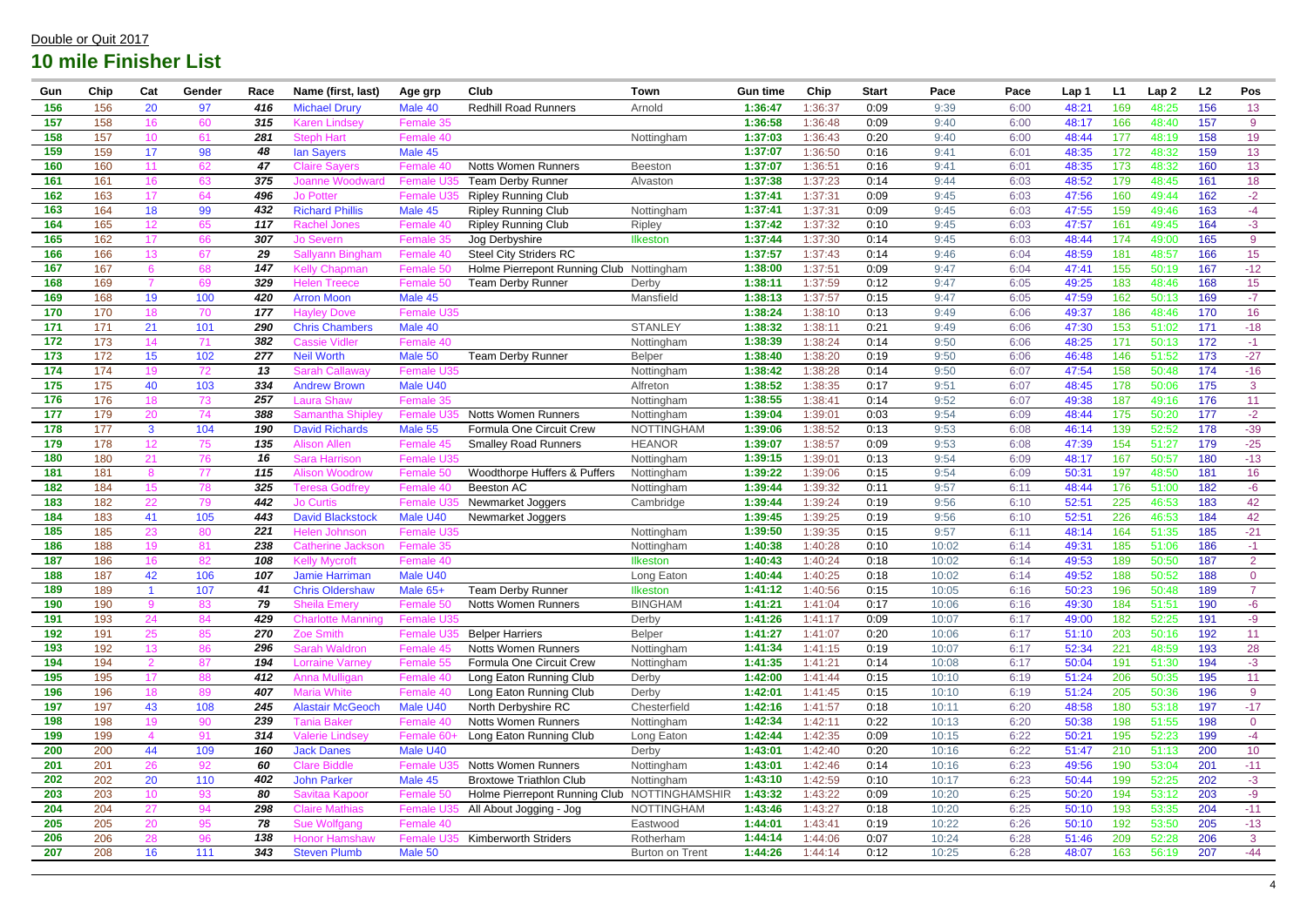| Gun        | Chip | Cat                     | Gender | Race | Name (first, last)      | Age grp         | Club                                   | <b>Town</b>              | <b>Gun time</b> | Chip    | <b>Start</b> | Pace  | Pace | Lap 1 | L <sub>1</sub> | Lap2  | L2  | Pos             |
|------------|------|-------------------------|--------|------|-------------------------|-----------------|----------------------------------------|--------------------------|-----------------|---------|--------------|-------|------|-------|----------------|-------|-----|-----------------|
| 208        | 207  | 21                      | 97     | 226  | ∟isa Nappin             | Female 40       |                                        | Borrowash, Derby         | 1:44:30         | 1:44:13 | 0:17         | 10:25 | 6:28 | 51:40 | 207            | 52:49 | 208 | $-1$            |
| 209        | 209  | 11                      | 98     | 215  | <b>Dawn Morley</b>      | Female 5        | <b>Notts Women Runners</b>             | Sutton In Ashfield       | 1:44:43         | 1:44:26 | 0:17         | 10:26 | 6:29 | 52:10 | 213            | 52:32 | 209 | $\overline{4}$  |
| 210        | 210  | 14                      | 99     | 421  | <b>Gail Moon</b>        | Female 45       |                                        |                          | 1:44:51         | 1:44:36 | 0:15         | 10:27 | 6:29 | 52:22 | 216            | 52:29 | 210 | $6\overline{6}$ |
| 211        | 211  | 29                      | 100    | 266  | <b>Zoe Davis</b>        | Female I        | <b>UKRunchat RC</b>                    |                          | 1:45:21         | 1:45:04 | 0:17         | 10:30 | 6:31 | 50:54 | 201            | 54:26 | 211 | $-10$           |
| 212        | 212  | 45                      | 112    | 265  | <b>Matthias Davis</b>   | Male U40        | <b>UKRunchat RC</b>                    | Sheffield                | 1:45:23         | 1:45:07 | 0:16         | 10:30 | 6:31 | 50:53 | 200            | 54:29 | 212 | $-12$           |
| 213        | 213  | 22                      | 113    | 300  | <b>David Stevenson</b>  | Male 40         |                                        | Nottingham               | 1:45:27         | 1:45:15 | 0:12         | 10:31 | 6:32 | 52:20 | 214            | 53:07 | 213 |                 |
| 214        | 214  | 46                      | 114    | 155  | <b>Stuart Kilner</b>    | Male U40        |                                        | Nottingham               | 1:45:31         | 1:45:19 | 0:12         | 10:31 | 6:32 | 52:20 | 215            | 53:10 | 214 |                 |
| 215        | 215  | 17                      | 115    | 19   | <b>Mark Smith</b>       | Male 50         | <b>Robin Hood Runners</b>              | Nottingham               | 1:45:40         | :45:30  | 0:09         | 10:33 | 6:33 | 52:27 | 220            | 53:13 | 215 | 5 <sup>5</sup>  |
| 216        | 216  | 20                      | 101    | 430  | <b>Kerry Healy</b>      | Female 35       |                                        | Huthwaite                | 1:45:40         | 1:45:30 | 0:09         | 10:33 | 6:33 | 52:27 | 219            | 53:13 | 216 | 3               |
| 217        | 217  | 18                      | 116    | 256  | <b>Simon Baxendale</b>  | Male 50         |                                        | Rossendale               | 1:46:02         | 1:45:45 | 0:16         | 10:34 | 6:34 | 52:45 | 222            | 53:16 | 217 | $\overline{5}$  |
| 218        | 218  | 22                      | 102    | 18   | Vanessa Beadswo         | n Female 40     |                                        | Nottingham               | 1:46:13         | 1:46:00 | 0:12         | 10:36 | 6:35 | 52:24 | 217            | 53:48 | 218 | $-1$            |
| 219        | 219  | 21                      | 117    | 109  | <b>Jason Beadsworth</b> | Male 45         |                                        | Nottingham               | 1:46:13         | 1:46:01 | 0:11         | 10:36 | 6:35 | 52:24 | 218            | 53:48 | 219 | $-1$            |
| 220        | 220  | 23                      | 103    | 166  | Nicola Photiou          | Female 4        | Erewash Valley RC                      | Nottingham               | 1:46:24         | 1:46:12 | 0:12         | 10:37 | 6:35 | 53:07 | 229            | 53:16 | 220 | 9               |
| 221        | 222  | 12                      | 104    | 311  | Lisa Chamberlair        | Female 50       | <b>Notts Women Runners</b>             | Nottingham               | 1:47:42         | 1:47:23 | 0:18         | 10:44 | 6:40 | 52:47 | 224            | 54:54 | 221 | 3               |
| 222        | 221  | 15                      | 105    | 278  | <b>Paula Elliott</b>    | Female 4        | <b>Notts Women Runners</b>             | Nottingham               | 1:47:42         | 1:47:23 | 0:19         | 10:44 | 6:40 | 52:47 | 223            | 54:54 | 222 |                 |
| 223        | 225  | 16                      | 106    | 358  | <b>Donna Paull</b>      | Female 45       |                                        | Nottingham               | 1:48:01         | 1:47:49 | 0:11         | 10:46 | 6:42 | 51:11 | 204            | 56:50 | 223 | $-19$           |
| 224        | 227  | 30                      | 107    | 357  | <b>Alexandra Grahan</b> | Female U35      |                                        | Nottingham               | 1:48:01         | 1:47:50 | 0:10         | 10:47 | 6:42 | 51:09 | 202            | 56:51 | 224 | $-22$           |
| 225        | 223  | 31                      | 108    | 81   | <b>Rebecca Harris</b>   | Female U35      |                                        | Riddings                 | 1:48:04         | 1:47:44 | 0:19         | 10:46 | 6:41 | 53:21 | 234            | 54:43 | 225 | 9               |
| 226        | 224  | 32                      | 109    | 349  | <b>Heather Marriott</b> | Female          | <b>Notts Women Runners</b>             | Nottingham               | 1:48:11         | 1:47:47 | 0:24         | 10:46 | 6:41 | 54:56 | 245            | 53:15 | 226 | 19              |
| 227        | 226  | 24                      | 110    | 394  | <b>Lou Mellor</b>       | Female 40       | <b>Notts Women Runners</b>             | <b>Notts</b>             | 1:48:14         | 1:47:50 | 0:23         | 10:47 | 6:42 | 54:56 | 246            | 53:17 | 227 | 19              |
| 228        | 228  | 33                      | 111    | 24   | <b>Becky Drake</b>      | <b>Female I</b> | <b>Kimberworth Striders</b>            | Rotherham                | 1:48:21         | 1:48:13 | 0:08         | 10:49 | 6:43 | 51:46 | 208            | 56:35 | 228 | $-20$           |
| 229        | 229  | 34                      | 112    | 267  | Tara Bucklev            | <b>Female L</b> | <b>Belper Harriers</b>                 | <b>Belper</b>            | 1:48:31         | 1:48:18 | 0:12         | 10:49 | 6:43 | 53:41 | 237            | 54:49 | 229 | 8               |
| 230        | 233  | 17                      | 113    | 365  | Lisa Cashmore           | Female 45       | <b>Smalley Road Runners</b>            | Ripley                   | 1:49:11         | 1:49:00 | 0:10         | 10:54 | 6:46 | 53:12 | 230            | 55:58 | 230 | $\overline{0}$  |
| 231        | 232  | 25                      | 114    | 427  | <b>Janet Brazel</b>     | Female 40       | <b>Smalley Road Runners</b>            | Heanor                   | 1:49:11         | 1:49:00 | 0:11         | 10:54 | 6:46 | 53:18 | 233            | 55:53 | 231 | $\overline{2}$  |
| 232        | 230  | 35                      | 115    | 323  | <b>Sarah Ross</b>       | Female I        | <b>Notts Women Runners</b>             | Nottingham               | 1:49:11         | 1:48:55 | 0:16         | 10:53 | 6:46 | 53:07 | 227            | 56:04 | 232 | $-5$            |
| 233        | 231  | 13                      | 116    | 383  | Penny                   | Female 50       | <b>Notts Women Runners</b>             | Nottingham               | 1:49:13         | 1:48:57 | 0:16         | 10:53 | 6:46 | 53:07 | 228            | 56:06 | 233 | $-5$            |
| 234        | 234  | 36                      | 117    | 102  | <b>Emma Ancliff</b>     | Female U35      |                                        | Ilkeston                 | 1:49:33         | 1:49:16 | 0:17         | 10:55 | 6:47 | 54:36 | 241            | 54:57 | 234 | $\overline{7}$  |
| 235        | 235  | 21                      | 118    | 335  | <b>Gemma Cotter</b>     | Female 35       |                                        | Derby                    | 1:49:37         | 1:49:21 | 0:16         | 10:56 | 6:47 | 56:28 | 258            | 53:08 | 235 | 23              |
| 236        | 236  | 22                      | 119    | 447  | <b>Denise Hooley</b>    | Female 35       |                                        | Nottingham               | 1:49:43         | 1:49:31 | 0:12         | 10:57 | 6:48 | 53:17 | 231            | 56:26 | 236 | $-5$            |
| 237        | 237  | 26                      | 120    | 9    | Abi Spencer             | Female 40       |                                        | Stapleford               | 1:49:43         | 1:49:31 | 0:12         | 10:57 | 6:48 | 53:17 | 232            | 56:26 | 237 | $-5$            |
| 238        | 239  | 27                      | 121    | 399  | <b>Clair Hughes</b>     | Female 40       |                                        | Heanor                   | 1:50:45         | 1:50:33 | 0:11         | 11:03 | 6:52 | 54:00 | 239            | 56:44 | 238 |                 |
| 239        | 238  | $\overline{\mathbf{4}}$ | 118    | 69   | <b>Paul Phillips</b>    | Male 55         | <b>Shelton Striders</b>                |                          | 1:50:51         | 1:50:32 | 0:18         | 11:03 | 6:52 | 55:28 | 251            | 55:22 | 239 | 12 <sub>2</sub> |
| 240        | 240  | 14                      | 122    | 400  | <b>Elizabeth Marler</b> | <b>Female</b>   | <b>Smalley Road Runners</b>            | Heanor                   | 1:51:01         | 1:50:48 | 0:12         | 11:04 | 6:53 | 54:00 | 238            | 57:00 | 240 | $-2$            |
| 241        | 241  | 23                      | 123    | 179  | <b>Carla Fox</b>        | Female 35       | <b>Heanor Running Club</b>             | Derby                    | 1:51:08         | 1:50:55 | 0:12         | 11:05 | 6:53 | 55:52 | 255            | 55:16 | 241 | 14              |
| 242        | 243  | 24                      | 124    | 76   | <b>Claire Murfin</b>    | Female 3        | Jog Derbyshire                         |                          | 1:51:17         | 1:50:59 | 0:17         | 11:05 | 6:53 | 52:02 | 211            | 59:15 | 242 | $-31$           |
| 243        | 242  | 28                      | 125    | 75   | <b>Lynn Gration</b>     | Female 40       | Jog Derbyshire                         | <b>DERBY</b>             | 1:51:17         | 1:50:59 | 0:17         | 11:05 | 6:53 | 52:03 | 212            | 59:14 | 243 | $-31$           |
| 244        | 244  | 37                      | 126    | 100  | <b>Laura Moncaster</b>  | Female U35      |                                        | Nottingham               | 1:51:24         | 1:51:07 | 0:17         | 11:06 | 6:54 | 54:54 | 242            | 56:30 | 244 | $-2$            |
| 245        | 245  | 47                      | 119    | 348  | <b>William Askew</b>    | Male U40        | <b>Team Derby Runner</b>               | Derby                    | 1:51:34         | 1:51:12 | 0:21         | 11:07 | 6:54 | 53:34 | 235            | 57:59 | 245 | $-10$           |
| 246        | 246  | 25                      | 127    | 121  | <b>Kelly Wright</b>     | Female 35       | <b>Notts Women Runners</b>             | Sutton in Ashfield       | 1:51:37         | 1:51:13 | 0:23         | 11:07 | 6:54 | 55:42 | 254            | 55:54 | 246 | 8 <sup>°</sup>  |
| 247        | 247  | 2 <sup>1</sup>          | 120    | 369  | <b>Andrew Gardner</b>   | Male 65+        | St Theresa's A.C.                      | <b>NOTTINGHAM</b>        | 1:51:54         | 1:51:47 | 0:07         | 11:10 | 6:56 | 57:13 | 264            | 54:41 | 247 | 17 <sub>2</sub> |
| 248        | 248  | 26                      | 128    | 43   | <b>Hannah Standing</b>  | Female 35       |                                        | <b>Melton Mowbray</b>    | 1:52:10         | 1:51:53 | 0:16         | 11:11 | 6:57 | 55:09 | 249            | 57:00 | 248 |                 |
| 249        | 249  | 27                      | 129    | 37   | <b>Amy May</b>          | Female 35       | <b>Kimberley and District Striders</b> | Nottingham               | 1:52:21         | 1:52:03 | 0:17         | 11:12 | 6:57 | 53:41 | 236            | 58:40 | 249 | $-13$           |
| <b>250</b> | 250  | 38                      | 130    | 146  | Laura Johnson           | Female U35      |                                        | Barnsley                 | 1:52:26         | 1:52:07 | 0:18         | 11:12 | 6:58 | 55:17 | 250            | 57:09 | 250 | $\overline{0}$  |
| 251        | 252  | 28                      | 131    | 11   | <b>Sarah Colburn</b>    | Female 35       | <b>Team Derby Runner</b>               | Derby                    | 1:52:31         | 1:52:18 | 0:13         | 11:13 | 6:58 | 54:33 | 240            | 57:57 | 251 | $-11$           |
| 252        | 251  | 29                      | 132    | 118  | <b>Lisa Shaw</b>        | Female 35       | <b>Washlands Womens Runners</b>        | <b>Burton Upon Trent</b> | 1:52:34         | 1:52:14 | 0:20         | 11:13 | 6:58 | 55:36 | 252            | 56:58 | 252 | $\overline{0}$  |
| 253        | 253  | 19                      | 121    | 151  | <b>Tim Bentley</b>      | Male 50         | <b>Shelton Striders</b>                | Derby                    | 1:52:52         | 1:52:31 | 0:20         | 11:15 | 6:59 | 55:07 | 248            | 57:45 | 253 | $-5$            |
| 254        | 254  | 39                      | 133    | 178  | <b>Emily Thompson</b>   | Female U35      |                                        |                          | 1:53:19         | 1:53:04 | 0:15         | 11:18 | 7:01 | 54:54 | 243            | 58:24 | 254 | $-11$           |
| 255        | 255  | 40                      | 134    | 176  | <b>Emma Walker</b>      | Female U        | <b>Notts Women Runners</b>             | Nottingham               | 1:53:22         | 1:53:06 | 0:15         | 11:18 | 7:01 | 54:55 | 244            | 58:27 | 255 | $-11$           |
| 256        | 256  | 3 <sup>1</sup>          | 122    | 62   | <b>Steve Case</b>       | Male 65+        | Jog Derbyshire Rutland                 | <b>ILKESTON</b>          | 1:54:07         | 1:53:53 | 0:13         | 11:23 | 7:04 | 55:42 | 253            | 58:24 | 256 | $-3$            |
| 257        | 257  | 48                      | 123    | 54   | <b>Ben Hulett</b>       | Male U40        |                                        | Dronfield                | 1:54:20         | 1:54:06 | 0:14         | 11:24 | 7:05 | 57:11 | 262            | 57:09 | 257 | 5 <sub>5</sub>  |
| 258        | 258  | 23                      | 124    | 28   | <b>Matthew Winslow</b>  | Male 40         |                                        | Sheffield                | 1:54:23         | 1:54:09 | 0:14         | 11:24 | 7:05 | 57:11 | 263            | 57:12 | 258 | 5 <sub>5</sub>  |
| 259        | 259  | 30                      | 135    | 212  | Erica Lieberman         | Female 35       | The Southbank Bar Running              | Nottingham               | 1:54:51         | 1:54:28 | 0:23         | 11:26 | 7:06 | 57:50 | 269            | 57:01 | 259 | 10 <sub>1</sub> |
|            |      |                         |        |      |                         |                 |                                        |                          |                 |         |              |       |      |       |                |       |     |                 |